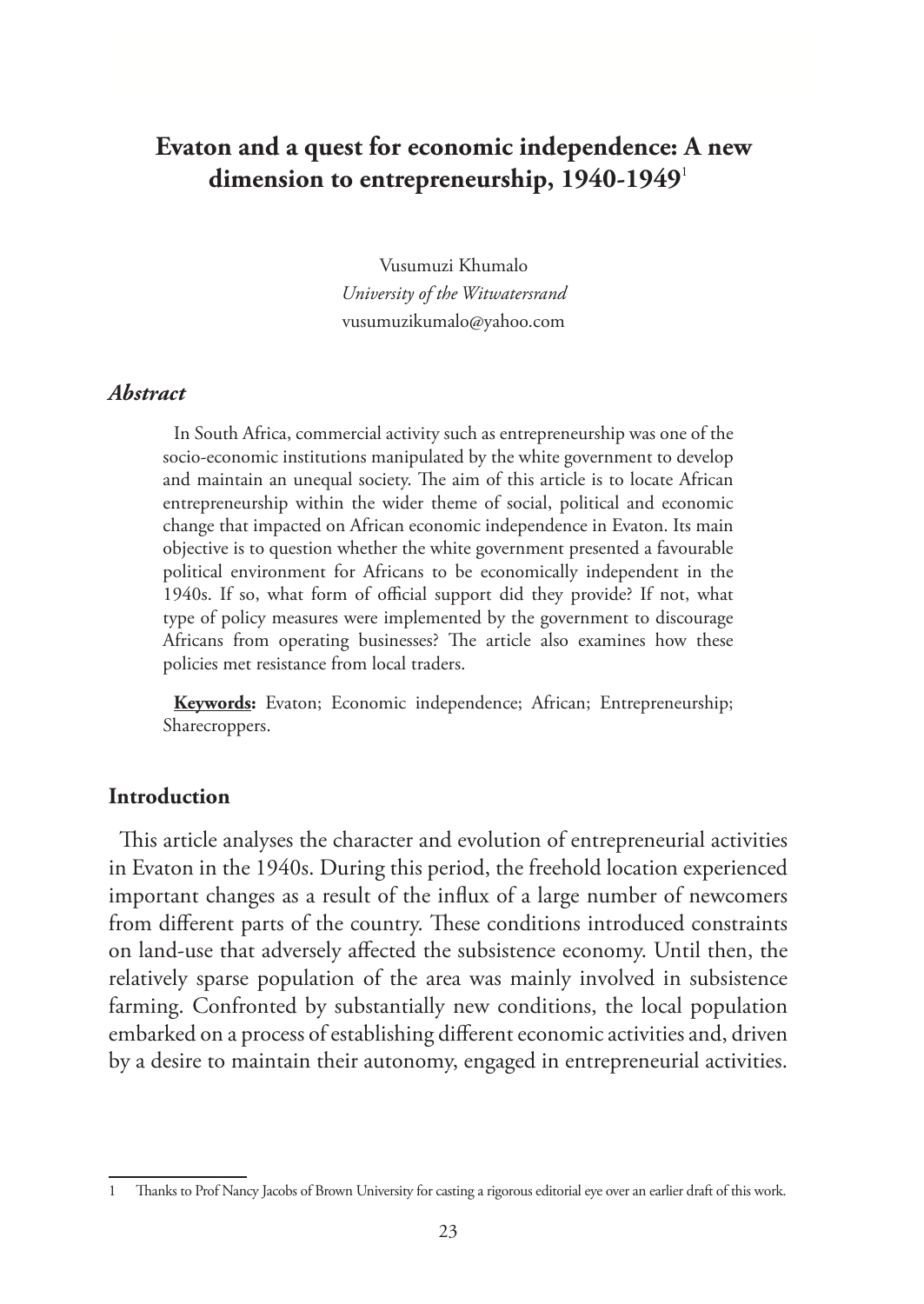

Image 1: Evaton Map

Source: Available at www.google.co.za/search?q=evaton map & espv , as accessed on 23 March 2017.

The focus on Evaton's freehold status, which gave it relative freedom from state control, makes it an interesting case study of African entrepreneurial activity in the first half of the twentieth century.<sup>2</sup> Unlike most locations and townships elsewhere, Evaton witnessed the establishment of a wide range of local economic enterprises that included butchering, shop keeping, grave and pit digging, transport, brickmaking, ambulance industry and bakery.

The strong desire for economic independence in this peri-urban area may be traced to the significant presence of the former sharecroppers who founded the settlement. Evaton was the home of independent farmers who had prior experience as sharecroppers and who were relatively prosperous and market oriented. These families constituted a fairly coherent community with a strong sense of self-help and economic independence.<sup>3</sup>

The experience of African entrepreneurs in the freehold area of Evaton has received remarkably little historical attention. This article will therefore

<sup>2</sup> Evaton was established in 1905 and is situated thirteen miles from Vereeniging and twenty eight miles from Johannesburg.

<sup>3</sup> Vusumuzi "Vusi" Khumalo is a doctoral candidate in the Department of History at the University of the Witwatersrand. His interest is on urban social history and the history of education. . VR Khumalo, "From plough to entrepreneurship: A history of African entrepreneurship in Evaton, 1905-1960", Unpublished Master Thesis, University of the Witwatersrand, 2013.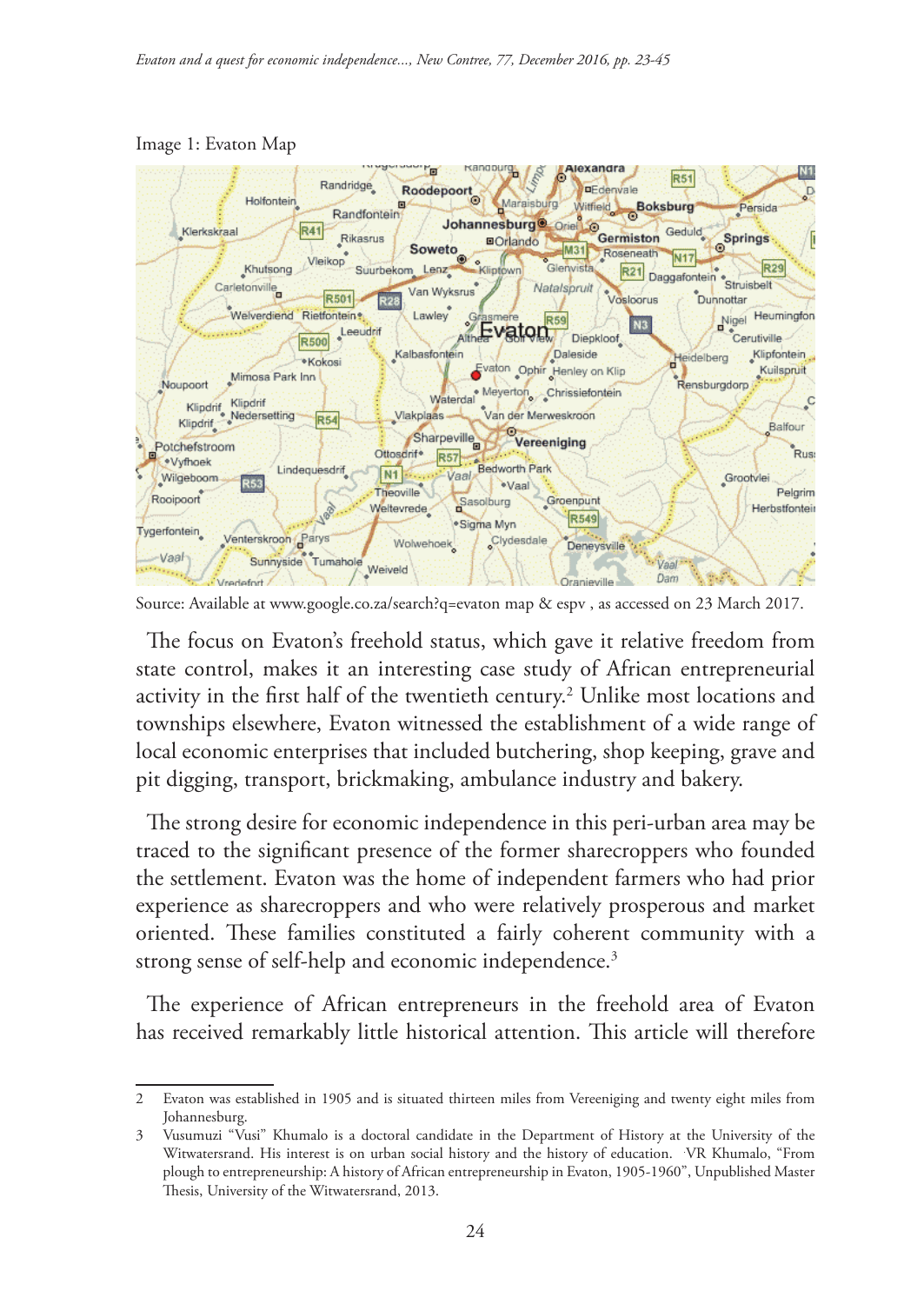explore how the former sharecroppers and other local traders responded to the character and evolution of internal and external factors, such as the internal markets, personal position of local entrepreneurs, and legislative challenges.

### **Literature on African entrepreneurship**

Over the past four decades, historical studies of African entrepreneurship have arguably stagnated. This underdeveloped scholarship may be attributed to a critical research that focused on race, class, and resistance to colonialism, urbanization, and the broad economic and political developments of the twentieth century. The first major study of entrepreneurship is the classical collection of biographies by Mweli Skota who recorded the lives of African entrepreneurs in South Africa.<sup>4</sup> In this seminal work, Skota provided the names and short biographical narratives of African entrepreneurs of the Transvaal, particularly of the Reef, but did not detail the motives and circumstances that pushed individuals into businesses and the context in which traders operated. Shortly after the publication of Skota's work, Ray Phillips provided another account of African entrepreneurship.5 He reported that only two or three hundred retailers on the Reef were "keeping adequate books, taking inventories of stock and keeping a check-up on their businesses... wholesalers estimate that not more than ten to fifteen percent of these men are making a living out of their shops".6

The main contribution of Phillips' work to our knowledge of the early African urban entrepreneurs was his depiction of the conditions under which entrepreneurs operated. In his understanding, the weaknesses of African entrepreneurs were the lack of management skills and capital. From the 1930s to 1960s, there was an academic lull; virtually nothing was written on African entrepreneurship. The period of the 1960s and 1970s saw a critical shift when a handful of scholars explored the experiences of African entrepreneurs in African townships and in the former Bantustans. The foundation for these studies was laid by Leo Kuper who opened up a new conversation, the single contribution to a national discourse.7 He was followed by scholars of the

<sup>4</sup> M Skota, *The African Yearly Register* (Johannesburg, R.L. Esson and Co. Ltd, 1937), pp. 5-100.

<sup>5</sup> R Phillips, *Bantu in the city* (Alice, Lovedale Press, 1938), p. 20.

<sup>6</sup> R Phillips, *Bantu in the city...*, pp. 20-21.

<sup>7</sup> L Kuper, *An African bourgeoisie: Race, class and politics in South Africa* (New Haven, Yale University Press, 1965), p. xi.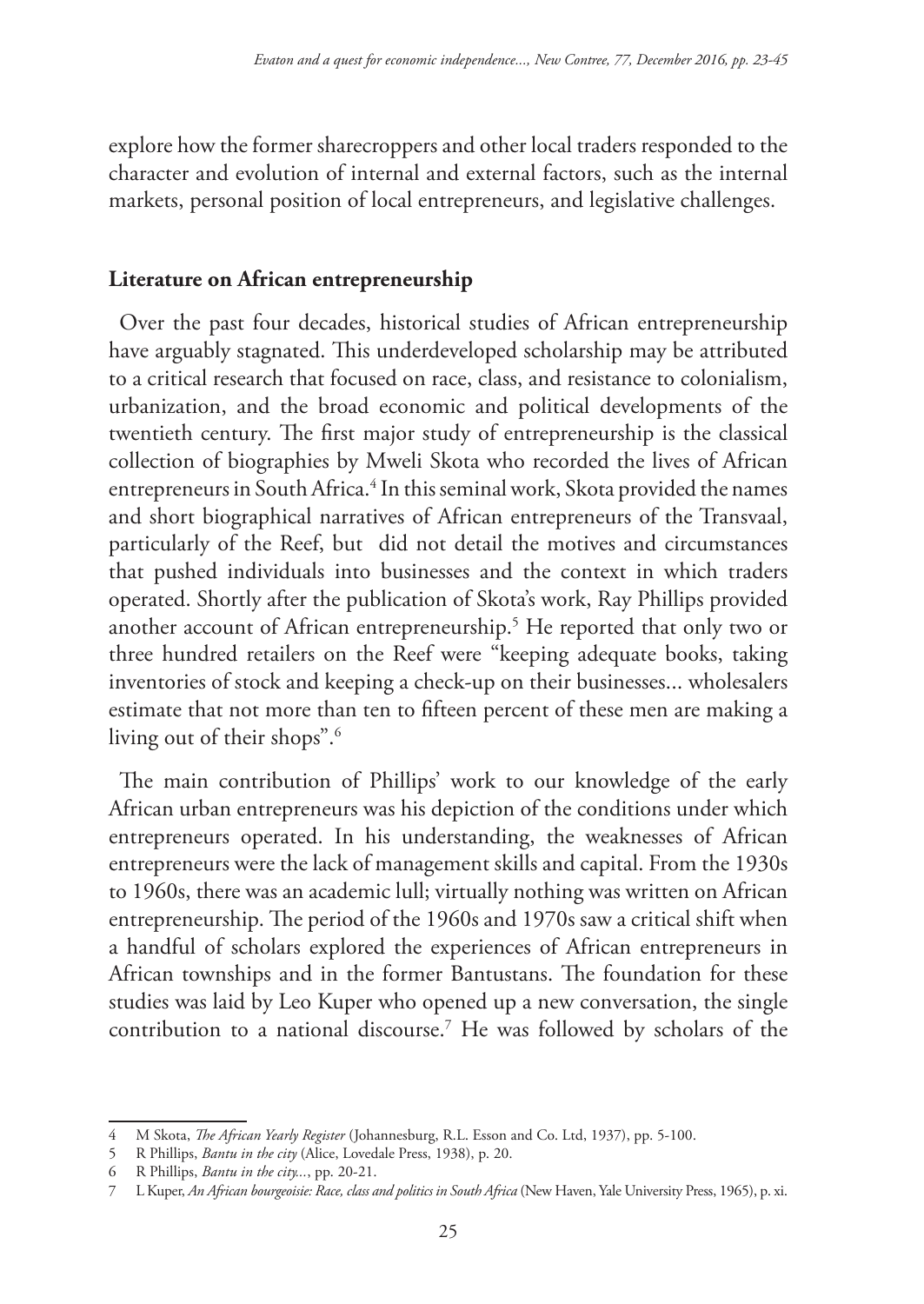Eastern Cape, Gillian Hart and RB Savage<sup>8</sup> who pointed out how African entrepreneurs were restricted by severe apartheid structural limitations in different municipal townships and Bantustans.

Geographically, this literature is limited and confined to different spaces of subordination, overlooking the potential of entrepreneurial growth in the African freehold townships. It also ignored that African enterprises were not subject to the same formal rules, such as contracts, licensing, inspection, reporting and taxation in the freehold settlements. Moreover, this body of literature tended to concentrate on goods and services that served the needs of local residents, failing to note that some of the entrepreneurs' businesses were not positioned to serve fellow Africans. In this light, this article opens up a new academic dialogue on African entrepreneurship in freehold townships.

With this in mind, this article, through an analysis of the economic history of Evaton, provides further insight into resistance to "proletarisation". In part, it ties well with the work of neo-Marxist scholars that addressed the question of African entrepreneurship and resistance. Cobley, in his comprehensive overview of African entrepreneurship historiography has curiously given us excellent histories that link African entrepreneurship and resistance.<sup>9</sup> His argument, however, is based on detailed political consciousness attached to trading rights among African traders in municipal controlled townships, not in freehold areas. He reveals that African entrepreneurs saw trading rights as a means of viewing their own success, as well as contributing to the upliftment of their people. Southall shares similar views, his work inspired by the growing African resistance to the South African government from the 1970s.<sup>10</sup> Seldom discussed in this radical literature is the relationship between African economic mobility and the favourable socio-economic conditions provided by freehold African landed enclaves around the country.

## **Economic independence for Townships**

Evaton was distinct from most other African settlements. Its status as a freehold township made it a rarity like the freehold areas of Johannesburg

<sup>8</sup> RB Savage, *A study of bantu retail traders in certain areas of Eastern Cape* (Occasional Paper No 9, Institute of Social and Economic Research, Grahamstown, Rhodes University, 1966), pp. 4-10; G Hart, *Some socio economic aspects of the African entrepreneurship* (Occasional Paper No 16, Grahamstown, Rhodes University, 1972), pp. 2-6.

<sup>9</sup> A Cobley, *Class and consciousness: The black petty bourgeoisie in South Africa, 1924-1950* (Greenwood Press, Westport, CT, 1990), pp. 2-4.

<sup>10</sup> R Southall, "African capitalism in contemporary South Africa", *Journal of Southern African Studies*, 7(1), 1980, pp. 38-39.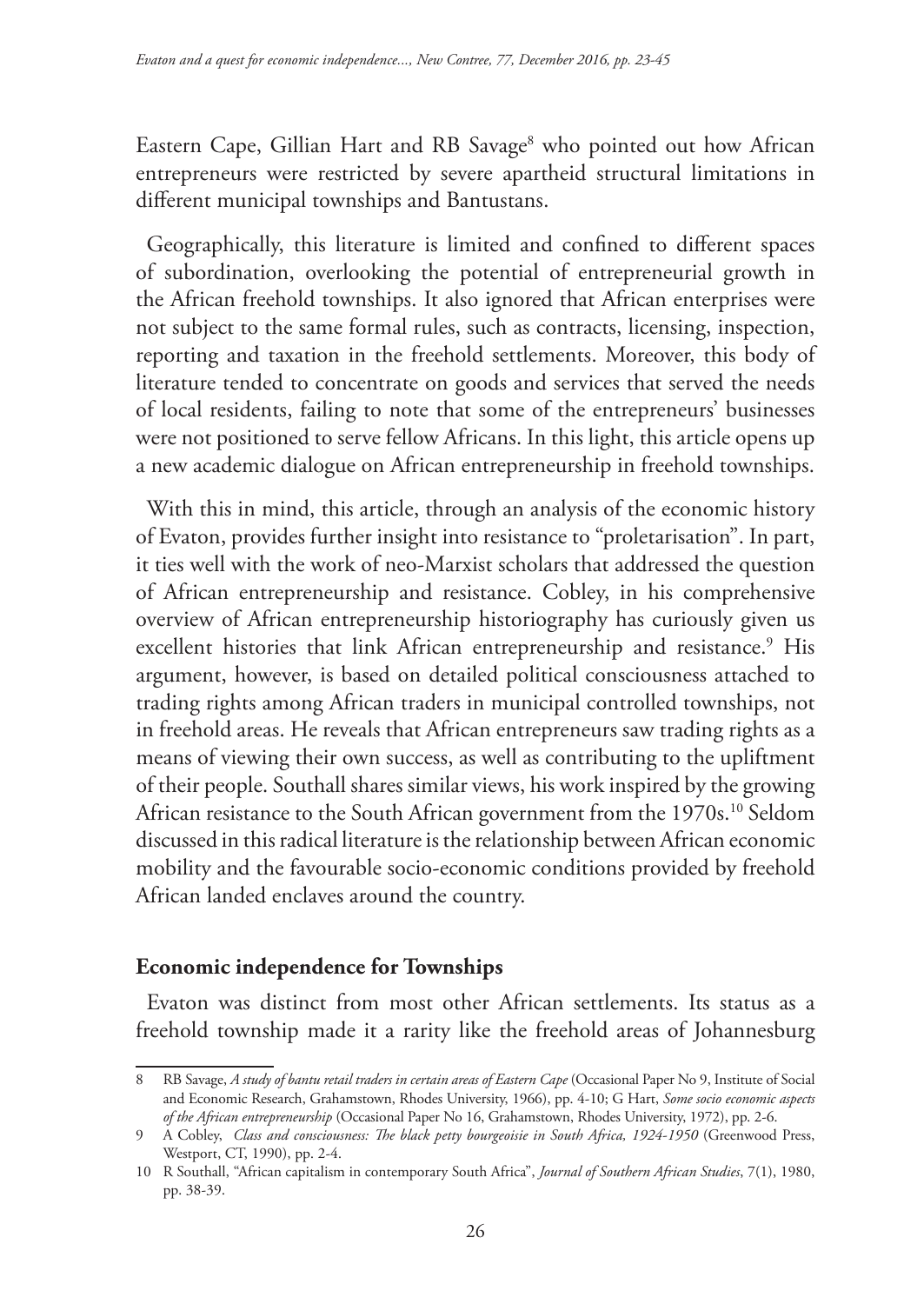such as Kliptown, Sophiatown and Alexandra that were really part of the greater Johannesburg urban area. Despite the formal status of both Alexandra and Sophiatown as being outside the municipal boundary, by the 1930s these freehold settlements were labour reserves with a high population of wage labourers. Geographically, these townships were located on the doorstep of a major urban centre, Johannesburg.

As a result, geographical factors and the limiting pass laws in the neighbouring municipal controlled locations became core issues to the rapid growth of the number of sub-tenants. In Alexandra in particular these historical dynamics led to the early decline of subsistence economy in the 1920s.<sup>11</sup>

Evaton, some miles distant from Johannesburg, did not fit into this analysis. Officially, some of these freehold localities were labelled as slums, based on their over-crowding, poverty, and a blighted physical appearance. Unlike Evaton, which was sparsely populated, Sophiatown suffered from an: "insalubrious environment [that] was marked by gutters, uncollected garbage … inadequate filthy lavatories, and stench".12

What distinguished Evaton from these areas was its economic history, selfsufficiency, demography, and geographical location. "Evaton is one of the most orderly places I know of in the Transvaal", said Sol Plaatjie, testifying to the Native Economic Commission.13 Physically, the area had big yards. The sizes of stands varied: there were larger stands at 4000 square metres, the smaller ones were 2500 square metres.14 This physical advantage enabled residents to be relatively successful subsistence farmers for the first three decades of Evaton's development, allowing local residents to refrain from working for white industrialists. Another important aspect that made Evaton stand out was the presence of the Wilberforce Institute, the only African controlled school in the Transvaal. The main purpose of the Institute was to produce self-reliant citizens; in its motto "African advancement", Wilberforce stressed the importance of providing students with liberal education. The school was under the control of the African Methodist Episcopal Church, originally established by African Americans in the United States of America. The institute attracted a group of educated Africans to settle in the area.

<sup>11</sup> P Bonner and N Nieftagodien, *Alexandra: A history* (Johannesburg, Wits University Press, 2009), pp. 1-6.

<sup>12</sup> D Hart and G Pirie, "The sight and soul of Sophiatown", *Geographical Review,* 74, 1984, p. 40.

<sup>13</sup> Report of Native Economic Commission 1930-1932, UG, 22, Pretoria Government S. Plaatjie's testimony in the Printers, 1932.

<sup>14</sup> Report of the Native Commissioner on Evaton, NTS 361-364, 27 May 1947.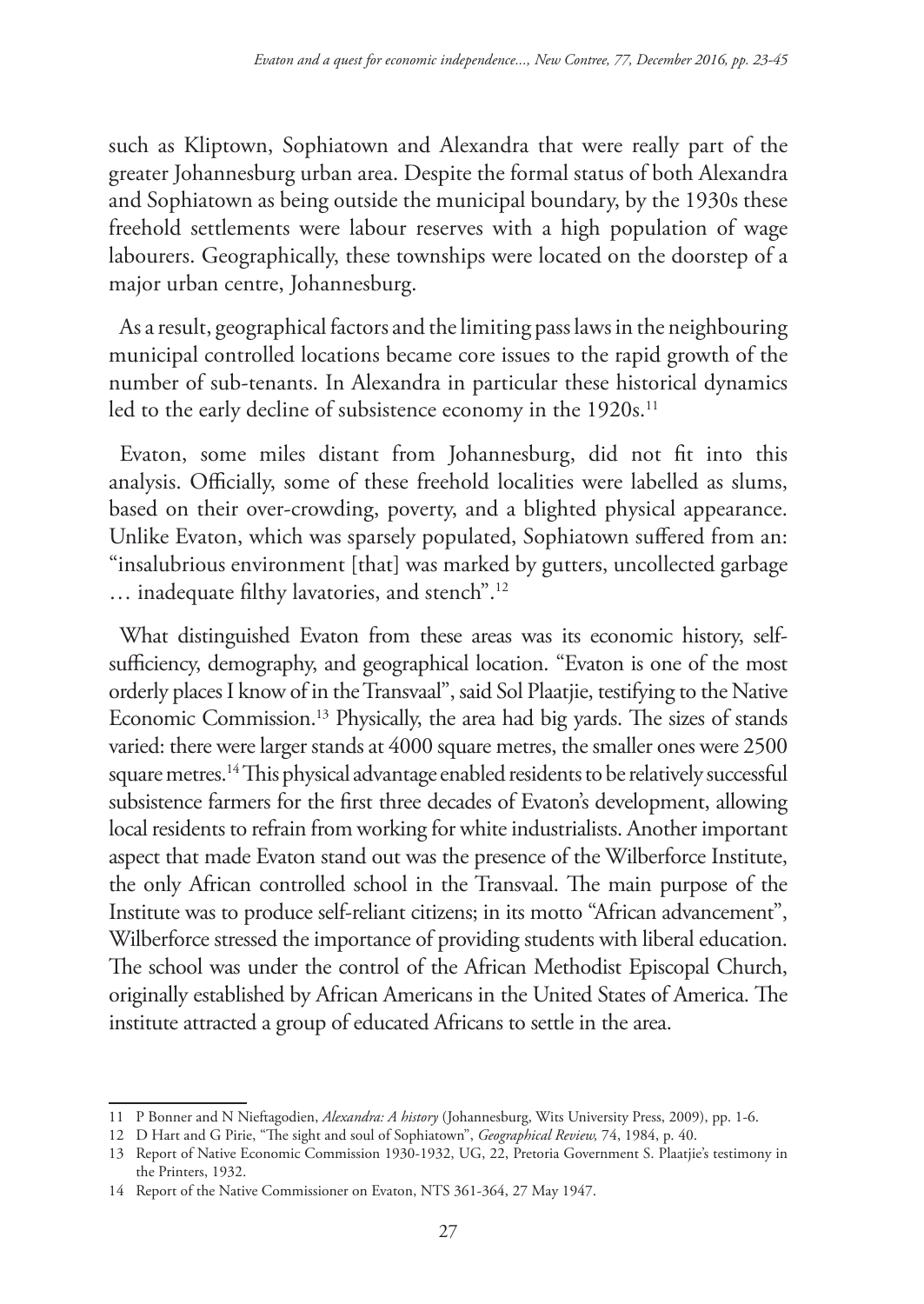Even after the collapse of subsistence farming, Evaton provided opportunities for entrepreneurial growth and opportunities for Africans to prosper economically, including enterprises such as grave digging and ambulance operations. In the freehold areas of Johannesburg, these services were under the control of the Johannesburg City Council. Because of its relative autonomy and opportunities, Evaton attracted Africans with means to buy properties and set up homes who saw Evaton as an area where they could advance their social and economic life in an urban environment. Depending on individual interest, Evaton's freehold status and autonomy provided room for Africans who aspired to advance themselves in different spheres of life.

From its inception, Evaton residents struggled to maintain the settlement as an autonomous self-contained community. Interviews reveal that local residents had deep cultural commitment to landownership based on the principles and value of economic independence. The first wave of residents had experienced unprecedented upheavals and hardships as a result of land dispossession that transformed the rural economy. These complexities and struggles dominated scholarly writing in the 1980s<sup>15</sup> and a number of historians have identified land shortage among African people as the main factor that pushed them to proletarianisation.<sup>16</sup> The great majority of this generation possessed excellent agricultural skills, lived on and from the land until they came to Evaton. A significant proportion of these inhabitants had prior experience as sharecroppers as a result of close links with the capitalist and commercial world in the rural Highveld and Natal.

These families were deeply rooted to independent spirit. Their dependency on land for livelihood persisted in Evaton till the 1940s, where they upheld their old economic independence tradition through subsistence farming. Land was a major resource for economic stability: it was where food was sourced through agriculture and on which cattle relied for grazing. Unlike Alexandra and Sophiatown, in Evaton locals grew their own food and lived as an interdependent community bonded by reciprocity. Each family was responsible for producing its own food that would take care of its subsistence needs. Indeed, there were very few household items that were bought from the grocery store and these were secondary to daily food consumption.

<sup>15</sup> W Beinart et al, *Putting a plough to the ground: Accumulation and dispossession in rural South Africa* (Johannesburg, Ravan Press, 1986); T Keegan, *Rural transformation in industrializing South Africa: The southern Highveld to 1914* (Johannesburg, 1987), pp. 1-3.

<sup>16</sup> S Trapido (ed.), "Putting a plough: A history of tenant production on the Vereeniging estates, 1896-1920", W Beinart et al, *Putting a plough to the ground...,* p. 5; T Keegan, *Rural transformation in industrializing South Africa...,* p. 4; K Shillington, *The colonialisation of the southern Tswana* (Braamfontein, 1985), pp. 2-5.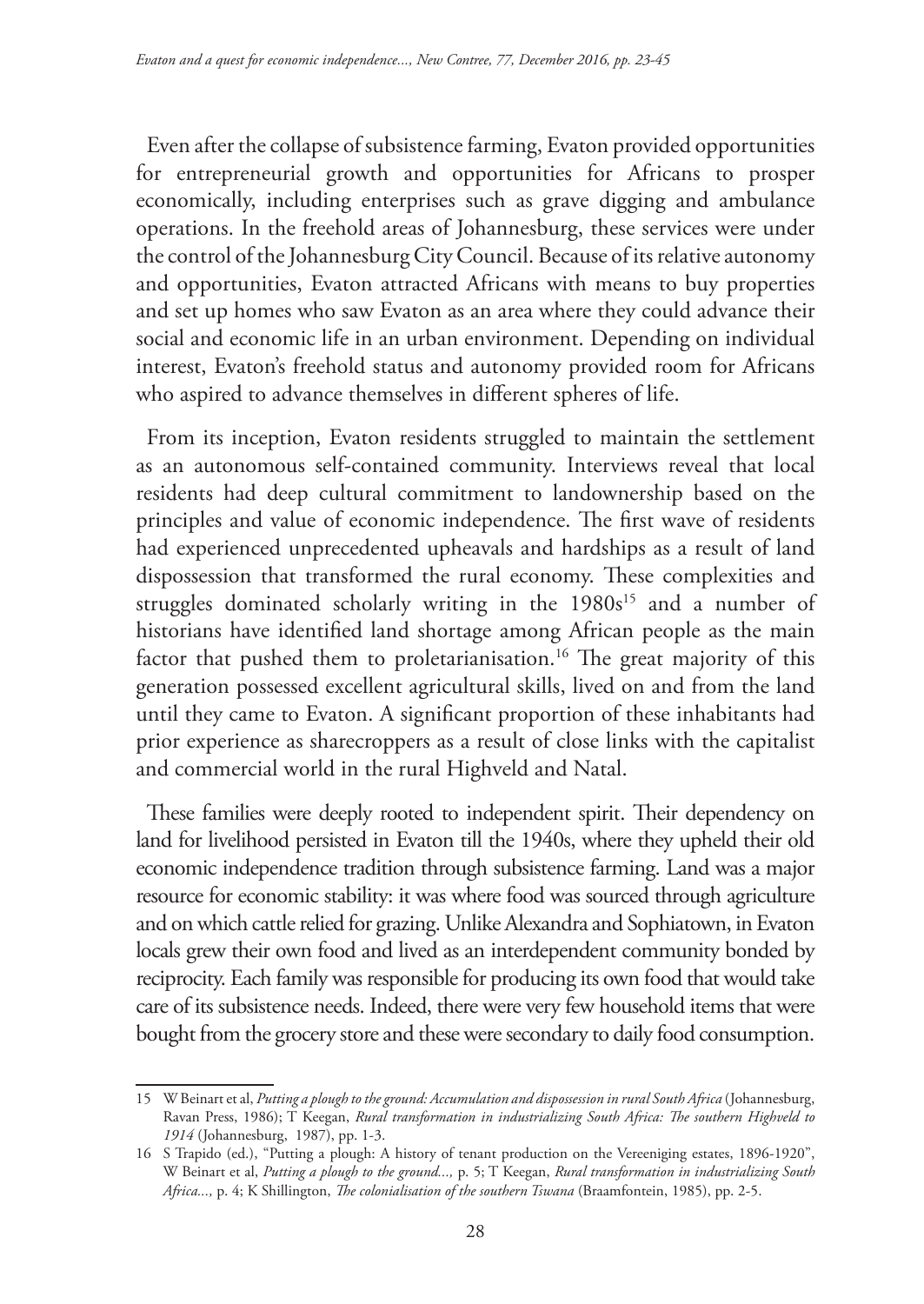This economic practice served as the cornerstone of the local economic independence, delaying local incorporation into wage labour and differentiating Evaton from other freehold townships on the Reef. Subsistence economy catered for the basic needs of residents, while more successful farmers were able to sell their goods on the market. One of the descendants of these farmers, Sonto recalls: "we had maize and different kinds of vegetables, we also had fruit trees like grape, apple, apricots and pears, and it was green all over with trees and plants, we would eat and save for next season".17 This is supported by Mjikisi Maseko's recollection:<sup>18</sup>

... hey man there was nothing people of Evaton were practicing agriculture, they were just planting in their stands, for example, I would plant this place there was no poverty there was maize in these stands we were not starving there.

Tsepo Khanyi pointed out a grinding stone that her mother used, observing:19

... we looked down upon people from urban areas because they bought everything while we were planting everything, here at home we grinded *mabele (sorghum*) and made *ting* sour porridge that is made out of sorghum. We never bought *mabele* or maize we planted and we exchanged with other families.

Several testimonies evoke the impression that many Africans that bought properties saw the township as an independent space where they could advance their social and independent economic life in an urban environment. Paul Seshabela recounts: "For our parents landownership of these stands represented and sustain a sense of progress, land possession was seen by our fathers as a great achievement against the persistence of racism, which prevented any significant competitive advancement of Africans".20

For local residents, the ownership of land was one of the most important ways of obtaining their freedom and improving their status and citizenship. The question of independent livelihood also emerges as the dominant theme in the interviews. "Our parents were not willing to work for whites they were content with what they ripped from their gardens".21 "My mother depended on food from the garden... she grinded corn and sorghum for subsistence purpose, she never worked in Vereeniging. She supplemented income by selling vegetables derived from subsistence existence".<sup>22</sup>

<sup>17</sup> V Khumalo (Personal collection), interview, S Kekane, Evaton 22 January 2010.

<sup>18</sup> V Khumalo (Personal collection), interview, M Maseko, Evaton 14 May 2010.

<sup>19</sup> V Khumalo (Personal collection), interview, T Khanyi, Evaton 3 July 2009.

<sup>20</sup> V Khumalo (Personal collection), interview, P Seshabela, Evaton 14 May 2011.

<sup>21</sup> V Khumalo (Personal collection), interview, D Seremi, Evaton 12 September 2010.

<sup>22</sup> V Khumalo (Personal collection), interview, T Khanyi, Evaton 13 May 2011.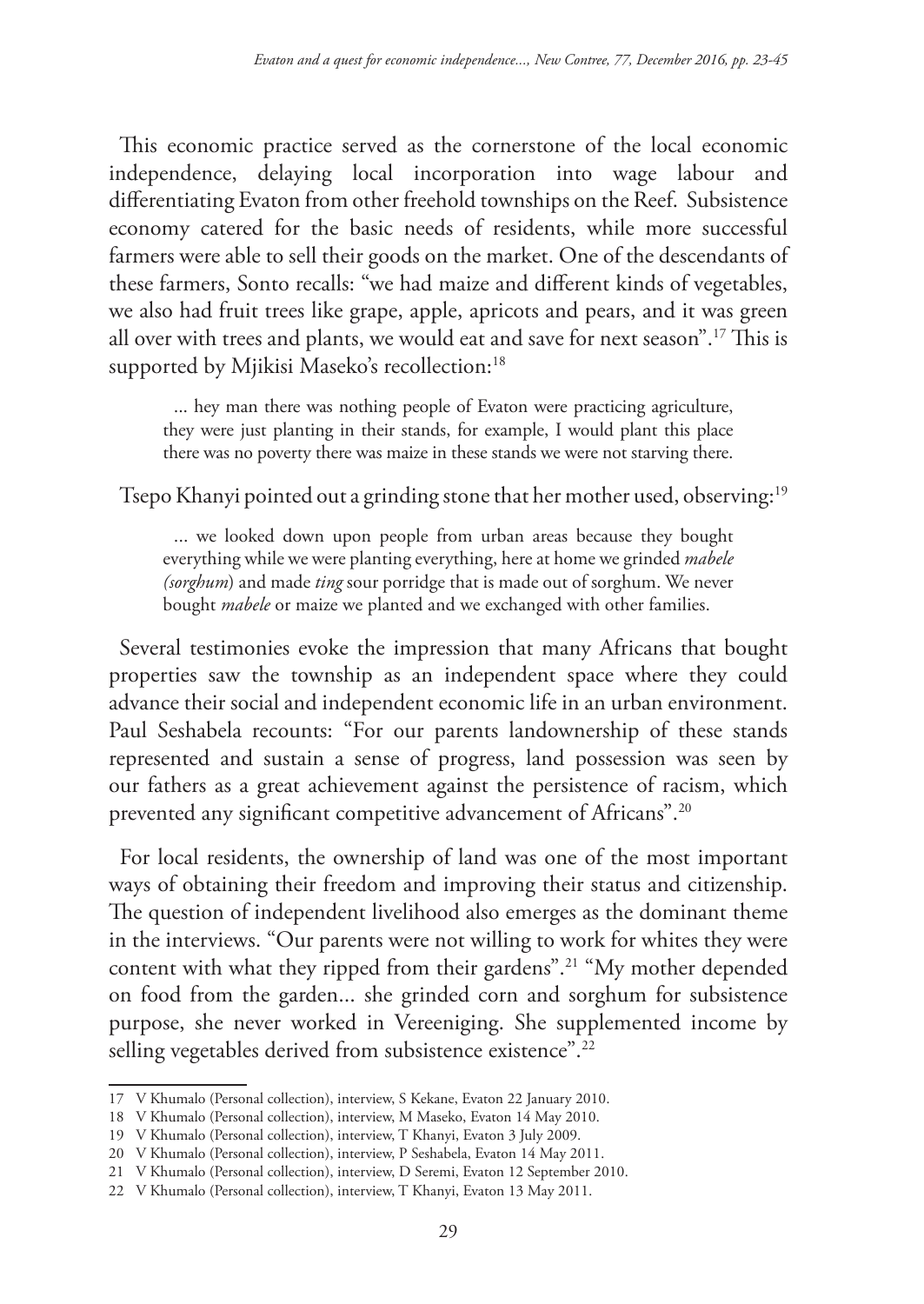These testimonies are strikingly vivid and suggest the value of local economic independence, but they seem to be problematic as they obscure internal social differentiation, class composition and the question of wealthier and poor residents. There appear to be competing voices against the economic dependence crises and proletarianisation that deprived Africans their independence.

Interestingly, the interviews reveal that Evaton provided a refuge to Africans who sought to evade working for white industrialists and how the local residents valued economic independence. Additionally, they are useful in pointing out some aspects that distinguish Evaton from other urban African freehold settlements. In fact, subsistence farming, which revolved around independent livelihood and freedom from labour market, served as a dynamic and significant economic force in the local community.

## **Population growth and the change of land use**

The introduction of industrial manufacturing processes led to the massive growth of industries in South Africa. The mass migration of Africans to the towns began to take place, particularly on the Rand, where a more stabilized African work-force was needed to fill the growing numbers of semi-skilled jobs and industrialists were prepared to pay higher wages to secure such categories of labour.23 A number of industrial "growth points" were identified by the government in the 1940s. Among others, the region of the Vaal Triangle was identified as potential growth points for iron, steel and engineering industry.

This led to the rapid development of the two towns of Vanderbijlpark and Sasolburg. The new emerging industrial development created a huge demand for African labour. The increasing numbers of African workers, pushed out by structural conditions that prevailed in the reserves, were attracted to Vereeniging region. As a result, many labour migrants looked to Evaton as a place in the region where they could settle freely without being required to obtain permits that authorised their presence in the settlement. Undoubtedly, the freehold status and its relative autonomy offered much to attract migrant workers and other desperate displaced Africans. Migrants and aspiring property owners found Evaton desirable, many of them preferring it to other settlements. These workers established the township as an important social centre that was increasingly characterised by a greater sense of autonomy

<sup>23</sup> P Walshe, *The rise of African nationalism in South Africa* (London, 1970), pp. 4-7; D O'Meara, "The 1946 African mine workers' strike in the political economy of South Africa", *Journal of Common Wealth and Comparative Politics,* 13(1), 1975, pp. 146-173.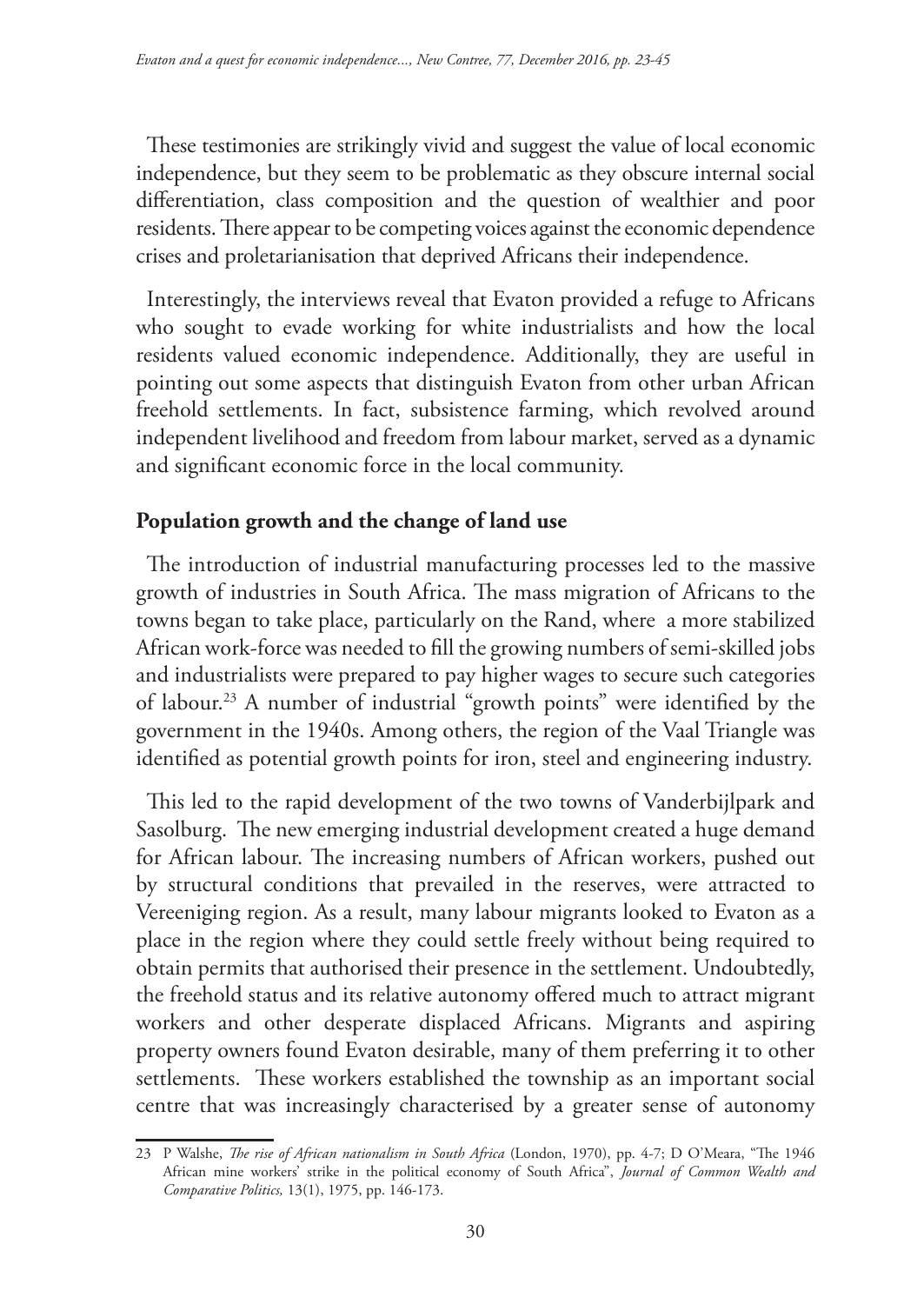than other townships. At the same time, many urbanised Africans from the Johannesburg peri-urban area, slum yards, municipal locations and white owned yards chose to relocate to Evaton where they bought properties and set up homes. One of the defining features of this period was not only the population growth, but also the way in which humans and non-humans were linked together in heterogeneous and often unrecognized assemblages that contribute to the making of a uniquely urban township.

The analysis of this new development offers important insight into the understanding of local population growth and changing land use in Evaton. This new industrial development impacted heavily on the local economic independence. During these years, it became increasingly difficult for wage labour migrants to find suitably priced residential accommodation as no new houses were being built.<sup>24</sup> One of the most pressing factors adding to this was the adverse impact of pass laws in restricting African ingress and settlement in urban areas. In addition, the Vereeniging Town Council's removal of Top Location in the 1940s, an African township in Vereeniging, also contributed to population growth in Evaton.<sup>25</sup> Top Location had many tenants who rented rooms and a large proportion of these tenants did not qualify for housing schemes in the newly established Sharpeville. Among these tenants there was a group of unmarried Basotho women that migrated to Vereeniging. Joshua Vilakazi recalls:26

Many Basotho came here when Top was demolished and the new space and rules in the new location were not the same. The municipality became strict and beer brewing was closely monitored.

As a result, they rented rooms in the township of Evaton, where they concentrated in Small Farm. This was reported by the Additional Native Commissioner to the Director of Native Labour:27

This released area has increased exceedingly rapidly in population owing to its proximity to Johannesburg, and to the absolute lack of control over community. Most of standholders owning large houses keep lodgers, others have permitted the building of one and two roomed huts on their stands...sanitary convenience available on any one stand are quite inadequate for all residents.

<sup>24</sup> P Bonner, "African urbanisation on the Rand between the 1930 and 1960: Its social character and political consequences", *Journal of Southern African Studies*, 21(1), pp. 115-129.

<sup>25</sup> P Frankel, *An atrocity: Sharpeville and its massacre* (Johannesburg, 2001), pp. 7-8.

<sup>26</sup> V Khumalo (Personal collection), interview, J Vilakazi, Vereeniging, 20 May 2012.

<sup>27</sup> National Archive of South Africa (NASA), Pretoria, NTS 361/364, Letter, Additional Native Commissioner / Director of Native Labour, 26 March 1946.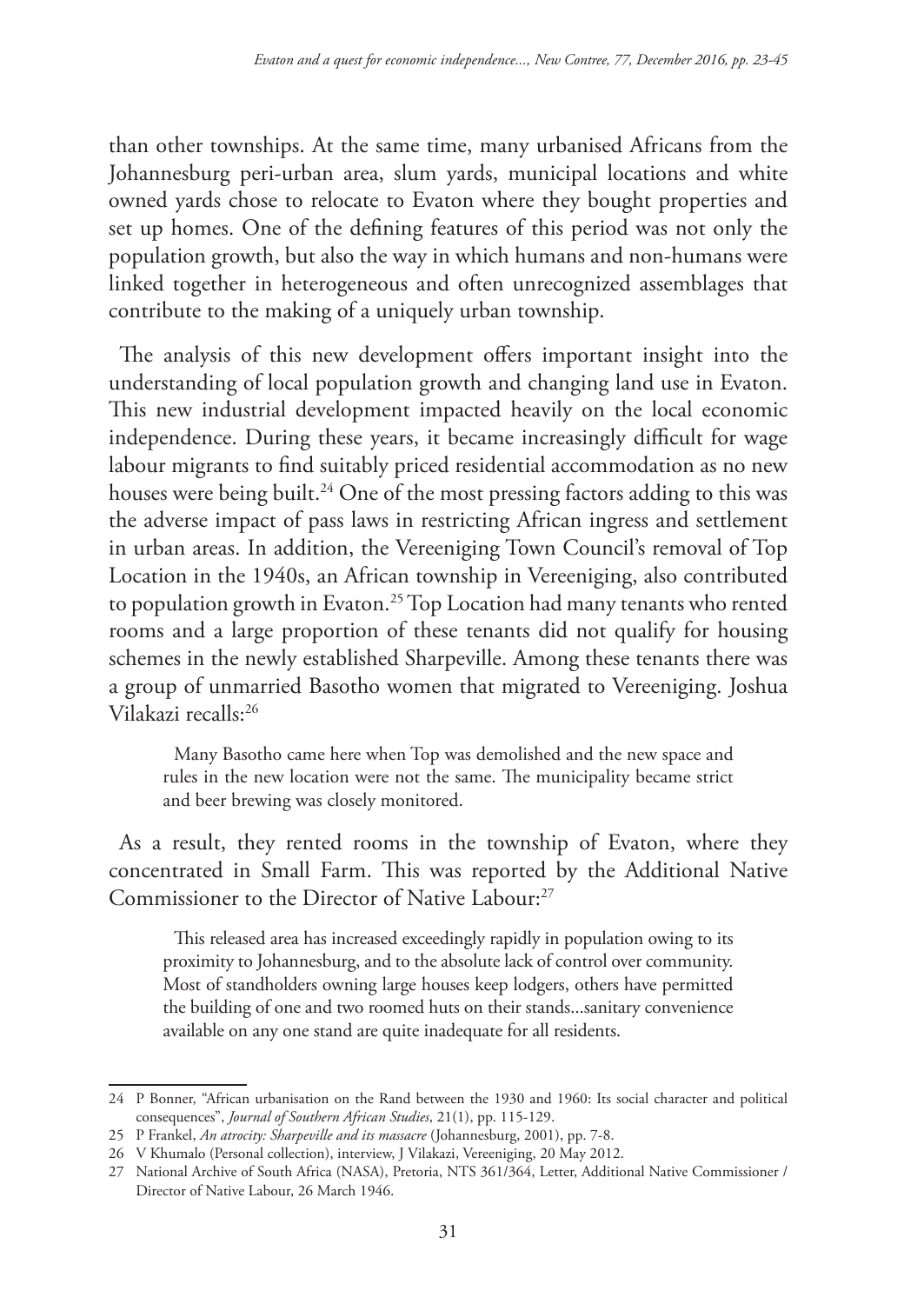Similar conditions were observed by Dr Clark who was alarmed during his inspection by the changing conditions in the settlement. He reported, "Natives in Peri-Urban Areas outside Released Area, was likely to be irksome and that these natives would tend to move away from control into released area and so aggravated the position in Evaton."28 Many stand-holders, colloquially referred to as *omastende* in Evaton took an advantage of the situation and sublet rooms to migrants. Legally, *omastende* contravened the condition of sale contained in their title deeds.

The clause stipulated "the holding may not be subdivided and that no person other than the owner or the member of his family may reside on such holding".29 In response to these developments, Clark reported that the area had become congested and that slum conditions were beginning to appear in Small Farms. He further concluded that these conditions posed a danger of contamination and infection.<sup>30</sup> By 1939 it was estimated that the population increased from 12 000 to approximately 40 000 residents.<sup>31</sup> This suggests that Evaton's population doubled in a few years. This congestion did not only pose a danger to health conditions but also contributed to the end of subsistence farming.

Physically, the new development changed the original pattern of the settlement. Scattered humble houses began to consolidate and the settlement became the high density township with more diverse neighbourhoods. This restrained land used for cattle grazing and agricultural activities. Initially, land use was fragmented into open spaces that served as grazing land, arable land where agriculture was practised, and the residential space. Agricultural fields were transformed into residential space, large development of backyard rooms that accommodated tenants began to appear. Depending on the landlord's choice, many yards had five to ten rooms. In one instance a landowner put up 30 rooms for rent.<sup>32</sup>

#### **Continuity of economic independence in war years**

After 1940, these major local economic structural changes posed threats to the quality of local economic independence. This raises the question of how this change impacted on the lives of the local community that relied on subsistence farming. The local residents had to grapple with adjustment

<sup>28</sup> NASA, NTS 361-364, Report, Deputy Chief Health Inspector on Local Health Condition, 17 May 1946.

<sup>29</sup> NASA, NTS 361-364, Report, Minister of Native Affairs, 27 May 1947.

<sup>30</sup> NASA, NTS 361-364, Report, Deputy Chief Health Inspector on Local Health Condition, 27 May 1940.

<sup>31</sup> NASA, NTS 361/364, Report of the Native Affair Commission, 1939.

<sup>32</sup> Personal observation during fieldwork.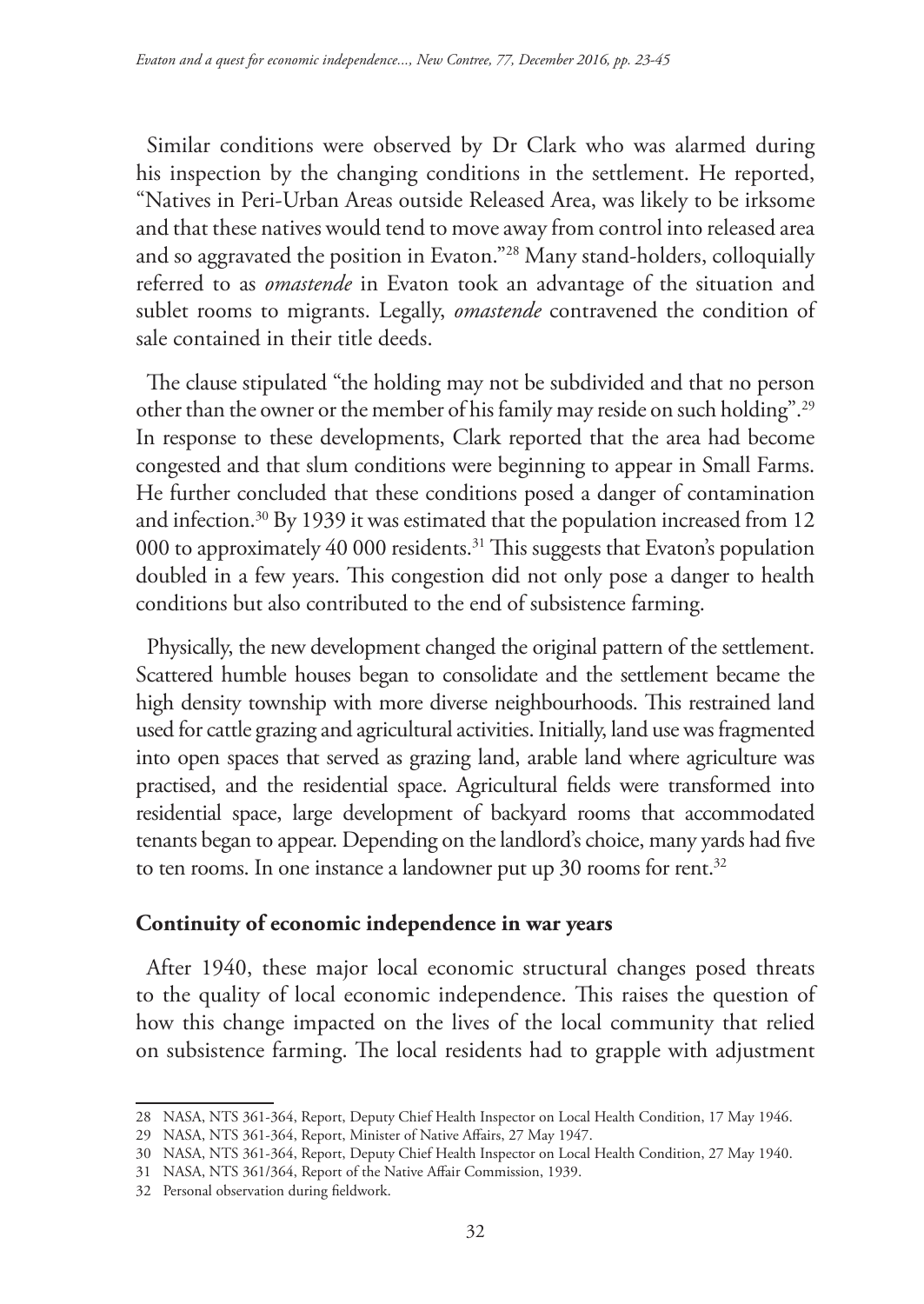crises generated by the local economic change. In order to cope with this transformation, a large proportion of local residents had to sell their labour in the neighbouring industries, as Seremi attests "ISCOR, Brick 'n Tile, Stewards and Lloyd employed many stand owners here we could not survive on agricultural products anymore".33

For example, Mr Makhene who was an independent brick maker had to work for Brick 'n Tile in Vereeniging, that head-hunted him for his skills. Some members of the community struggled to maintain their economic independence. They found themselves in an awkward situation but nonetheless made the best of circumstances by seizing every opportunity to develop enterprises and participate as businesspeople in the commercial life of a developing community. They responded to newcommercial opportunities, resulting in new forms of entrepreneurship that expanded in a relatively uncontrolled, decentralised if not random ways.

New visible and invisible networks of social and economic exchange emerged as some of these businesses were separate from the mainstream flows of the national capital. A large proportion of the aspiring local traders were former sharecroppers, who to some degree imbibed the idea of individual self-improvement through diligence and effort.<sup>34</sup> Oral testimonies inform us that their main motivations that engaged them in microenterprises included improvement of household income, creation of employment opportunities, and the search for self-independence.

Many sharecroppers were business-minded individuals with great experience in market economies as evinced by their sharecropping activities in the rural Highveld. For example, Muda Dlamini, who was a former sharecropper, operated butchery. Gilman Nkutha operated a small poultry business rearing chickens and selling eggs, chicken and chicken feathers for pillow making. Local women also demonstrated their entrepreneurial capability during this period. Christina Meku's grandmother and her friends, Dwight Seremi's and Paul Seshabela's mothers, all former sharecroppers, were hawkers. They sold their farm products in the white suburbs of Johannesburg. The lack of sources, however, on income differentials that possibly influenced decision-making between residents as to who sold their labour to the neighbouring industries and entrepreneurs.

<sup>33</sup> V Khumalo (Personal collection), interview, D Seremi, 12 March 2011.

<sup>34</sup> T Keegan, *Facing the storm...,* pp. 2-8.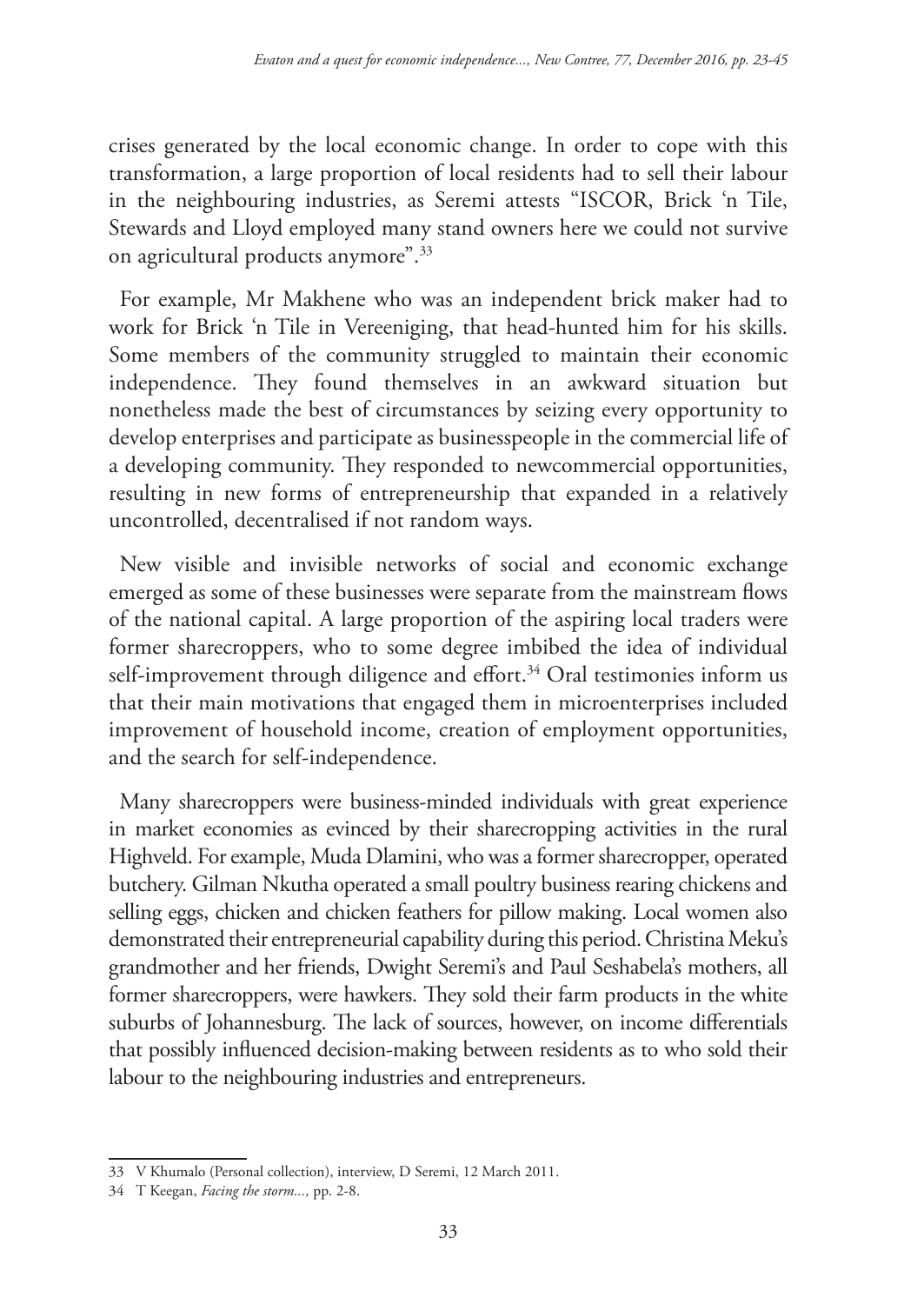According to Paul "our mothers worked for themselves and achieved more wealth than those who worked for others".35 Nxumalo repaired and sold bicycles from his small workshop. This class demonstrated the ability to diversify, integrate and specialise in their respective trades that contributed to their economic independence and upward socio-economical mobility. It is striking that former sharecroppers, such as the Dlaminis, Seshabelas and many others, struggled to maintain their economic independence throughout their long life span. Even during the period of the most constant economic insecurity they ventured into entrepreneurship that enabled them to turn their backs on wage labour.

For them, entrepreneurship was becoming an important economic pillar that replaced subsistence farming. More and more former sharecroppers ventured into different types of businesses in search for a better life. Livestock and other farming assets were liquidated in order to invest in local enterprises. This is better illustrated by Paul Seshabela's testimony: "my father who had two ploughs and a span of cattle had to sell his stuff in order to invest on starting a shop". In a similar vein, James Moagi recalls: "Our elders had no choice they were forced to go to work but some of them felt that whatever agricultural assets they brought from the Highveld could assist them to start businesses...my father sold his cattle and bought a lorry".<sup>36</sup> For this class, this shift was another attempt to maintain their economic autonomy amidst mounting pressure for them to become wage labourers.

The lack of archival sources on the subject makes it difficult to measure an accurate rate of development. However, the use of interviews as the main source of data, it is perhaps safe to conclude that there was a steady expansion of shops, butcheries, and other services between 1940 to 1945. The period can be called one of evolving economic changes with an advent of the new retailing formula. In most cases, these businesses were family owned; each merchandiser knew his or her customers well. In tims of crisis they would sell on credit. In the case of the Motubas, the Nhlapos and many other business families, children would assist after school and over school holidays.<sup>37</sup> Some of these stores were beautiful, some were "dark dingy". In this context of rapid economic change, business knowledge and formal education were cast as remedies to deal with the situation. The early 1940s represented

<sup>35</sup> V Khumalo (Personal collection), interview, P Seshabela, 12 July 2010.

<sup>36</sup> V Khumalo (Personal collection), interview, J Moagi, Evaton, 11 June, 2009.

<sup>37</sup> V Khumalo (Personal collection), interviews, conducted with different families. 2010-2011.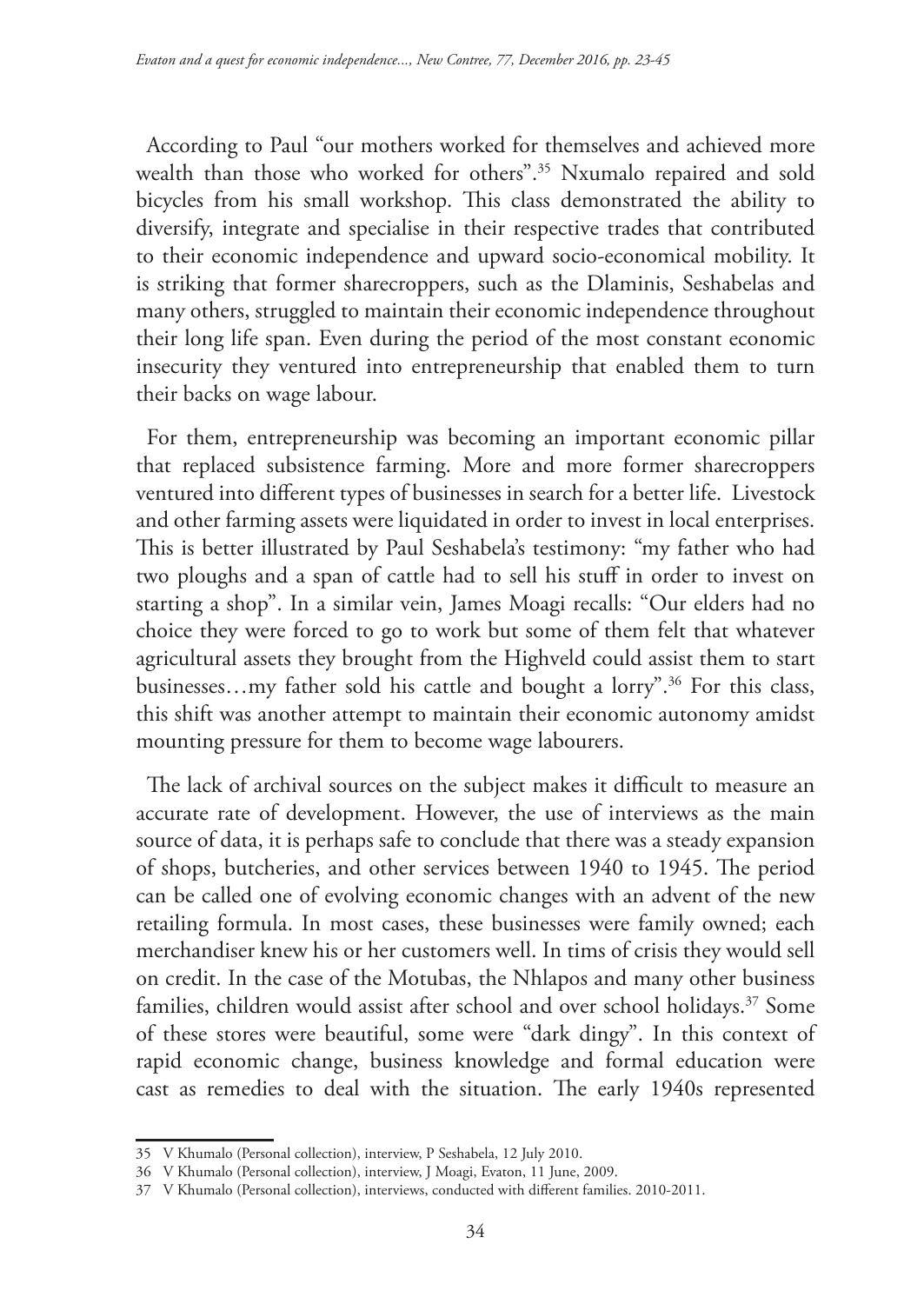quite a different socio-economic character from the subsistence farming era, presenting a significant change in food consumption and production in the settlement. Dwight Seremi explains the nature of this economy:<sup>38</sup>

Our agricultural space was reduced by the development of rooms and population growth and the expansion of the settlement impacted on grazing land. We then stopped producing crops that we use to get from our garden; it was the beginning of dependence. Many shops emerged. We started buying things that we used to grow.

The decline in a subsistence economy introduced changes in the local consumer demands for goods and services, as well as in local food supplies. It created an adjustment in consumption and retailing that reshaped economic activities and occupations, and also introduced new structures of markets in Evaton. Given the emergence of the new economic institutions and infrastructure, this article argues that new entrepreneurial opportunities emerged. In order to adapt to the changing local economy, innovative local residents, particularly the sharecroppers, responded by opening up new businesses. In turn, this delayed the teleological trajectory to labour market. In other words, the local sinking into labour market was not easy or deepseated but slow.

## **Businesses: An emerging variety**

In the 1930s Evaton saw the evolution of the new forms of entrepreneurial activities, such as transport, grocery shops, butcheries, bakeries and coffin makers. This new economic orientation was inspired by the local demands, greatly strengthened by servicing the needs of newcomers. First was the expansion of the building trade, no doubt a reflection of the considerable new development of residential structures that often formed a defining characteristic of the 1930s and 1940s local renaissances. Maseko noted that "by this time many residents extended their dwellings because families were expanding and others rented rooms out to migrant workers, so the service of bricklayers became important."39 Secondly, there was significant growth in all forms of aforementioned retailing activities. Small shops began to play a more important role in supplying the local community with consumption goods.

<sup>38</sup> V Khumalo (Personal collection), interview, D Seremi, Evaton, 21 June 2011.

<sup>39</sup> V Khumalo (Personal collection), interview, M Maseko, Evaton, 27 July 2011.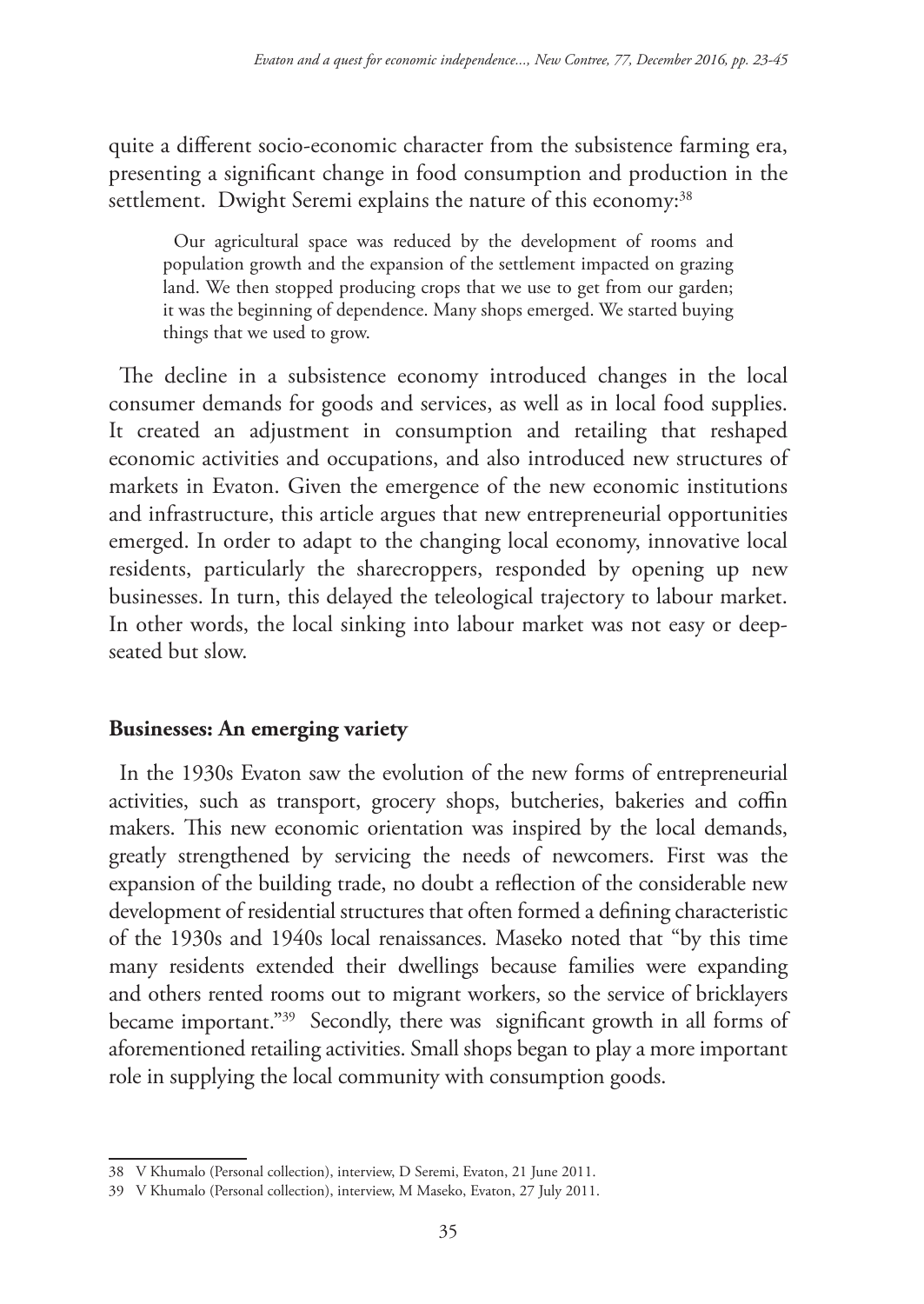A similar role was played by butcheries that provided the community with meat. Shops sold everyday groceries while butcheries sold meat. It was critical, then, that the Evaton retail sector increases both in size and in the sophistication and range of its activities. This was observed by Sergeant Pretorius: "here are eight butcher shops and each one has his own slaughter place and nobody see to it. There are also fourteen shops, no shop hours are in force, except the Sunday law".40 This report also indicates that local retail was not regulated; local butchers slaughtered without authoritative interference of the Meat Board.

Before 1940, detailed and accurate inventories of Evaton's local trade by value, kind, and orientation were not taken. Data of individual entrepreneurial activities, such as stores and butcheries, is not available. This may be because of Evaton's freehold status. The only available data that covers this period is the police report which indicates that, by the 1930s, there were less shops and butcheries that could be included under the heading "Retail". The analysis of early trade within Evaton may be based upon the data, however fragmentary, found in the national archive in which there is nothing on the specialty store such as the clothiers, chemist, and hardware. It seems as if local stores were for general rather than restricted dealerships.

This is not to suggest that all stores were the same. The oral testimonies reveal that there was a significant difference between stores depending on the ownership, size, stock and the location. Moreover, there was a definite class and gender division among the shopkeepers. The emergence of new shops was not only linked to the ongoing population growth, but also to significant changes that had occurred in the trading patterns.

First, the local residents became traders and were thus direct competitors with white- and Indian-established businesses in the region. Secondly, women made significant in-roads into new territory during the 1940s. Mary Maseko, for instance, controlled a store in Small Farm, the southern part of Evaton. The oral interview informs us that "she was selling good food; it is where we used to meet and eat".41 Paul Seshabela remembers: "I know Mary her father operated a bus company and she was the best food seller we enjoyed her food. She was not the only one. Our mothers would go sell vegetables

<sup>40</sup> NASA, NTS 361/362, Letter, Sergeant Pretorious / Magistrate of Vereeniging, Enforcement of Dog Tax at Evaton Township, 16 May 1933.

<sup>41</sup> V Khumalo (Personal collection), interview, A Nkosi, Evaton, 20 June 2010.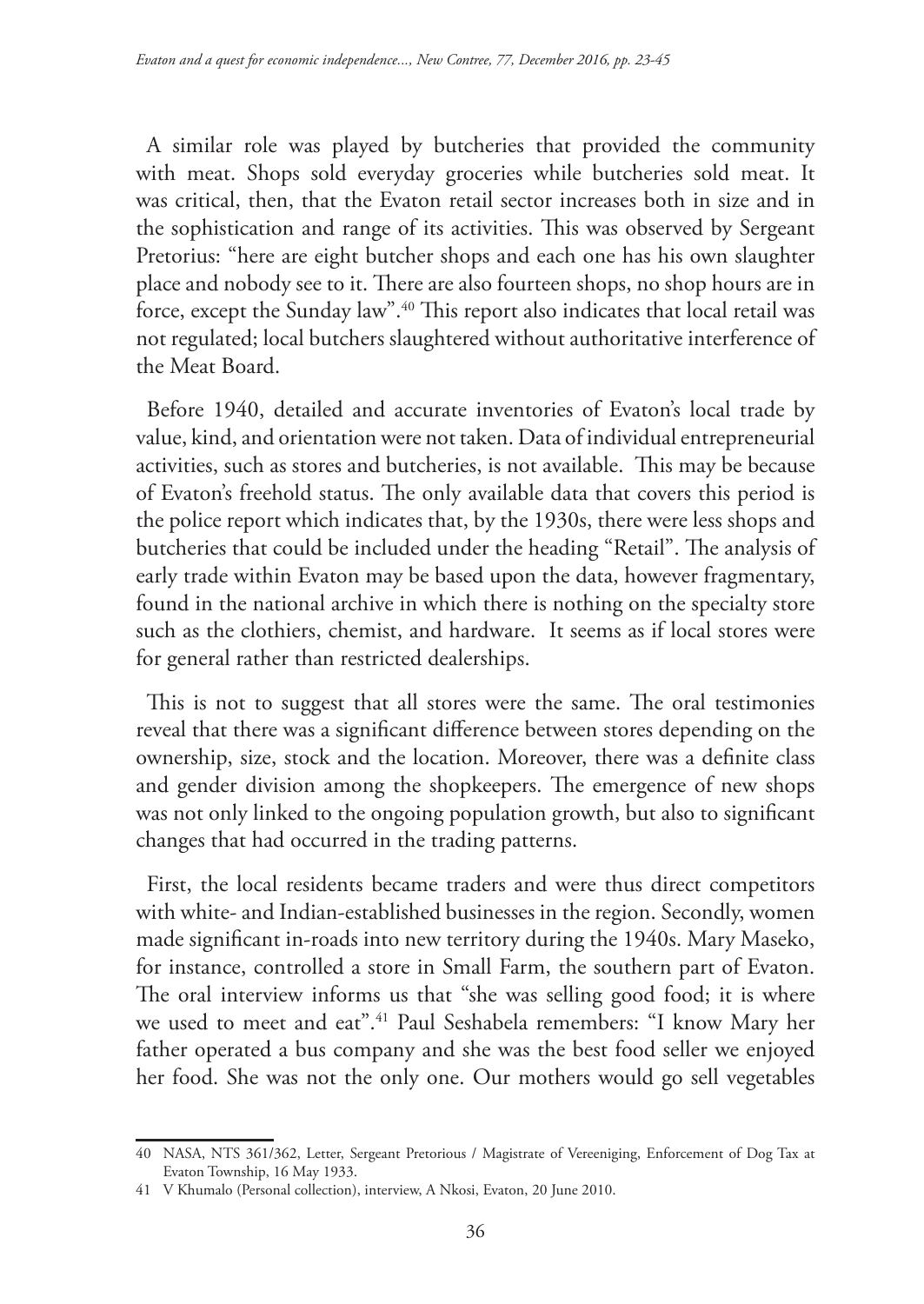every weekend. When they come back we would enjoy".42 There were many informants who commented about the female enterprise, Me Meku, for instance confirmed: "women, our grannies worked hard"<sup>43</sup> "Many aunties sold consumer goods here".<sup>44</sup>

Female traders substantially increased their grip on itinerant trade, trading food products and crafts in urban Johannesburg. They formed a group of food suppliers to the growing city of Johannesburg. The foodstuff they sold, mostly vegetables and fruits, were bought from the neighbouring farms. Some were locally grown from their gardens. Unlike in municipality locations, most of the shops and butcheries in Evaton were located in the residential stands, not in a central area, usually laid out in a square shape shops and there were small retail stores selling the same scanty stock of cigarettes. Shops were thus central to consumption, the social use of the peri-urban space, and the changing social and physical structure of the 1930s and 1940s.

Many shops and butcheries were generally small, by and large single proprietorship and catering only for the local segregated African market. They were a major source of groceries because they had to meet the recurring daily or at most weekly demands. Oupa Motuba recalls that these shops were located in the neighbourhood as oppose to the neighbouring town.<sup>45</sup> The contributions of family as a working unit in many shops and butcheries played an important role in the smooth operation of these family enterprises and could be one of the reasons why the Motuba's shop still exists today. In the case of Mary Maseko, a female shopkeeper, she was assisted by her daughter and her brother.<sup>46</sup> This made shopping trips short and localised. The significance of these shops as a subject of study inspired this article.

Another important entrepreneurial activity was butcheries. By the 1940s the numbers of shops had grown, and the Director of Native Agriculture reported that in Evaton "there are 40 licensed Native butchers in the area".47 Local butcheries were not controlled by the Meat Board and slaughtering of livestock took place in the backyards. The slaughter poles were grossly unsanitary. Seremi describe them as ramshackle wood-and-iron structures. Cattle, sheep and pigs were slaughtered by neighbouring boys who were rewarded in a form

<sup>42</sup> V Khumalo (Personal collection), interview, P Seshabela, Evaton, 16 July 2010.

<sup>43</sup> V Khumalo (Personal collection), interview, C Meku, Evaton, 17 August 2010.

<sup>44</sup> V Khumalo (Personal collection), interview, B Mkhabela, 19 August 2010.

<sup>45</sup> V Khumalo (Personal collection), interview, Oupa Motuba, Evaton, 12 May 2010.

<sup>46</sup> V Khumalo (Personal collection), interview, M Maseko, Evaton, 2 July 2011.

<sup>47</sup> NASA, NTS 361/364, Report, Director of native Agriculture on Eaton Native Slaughter Facilities, s.a.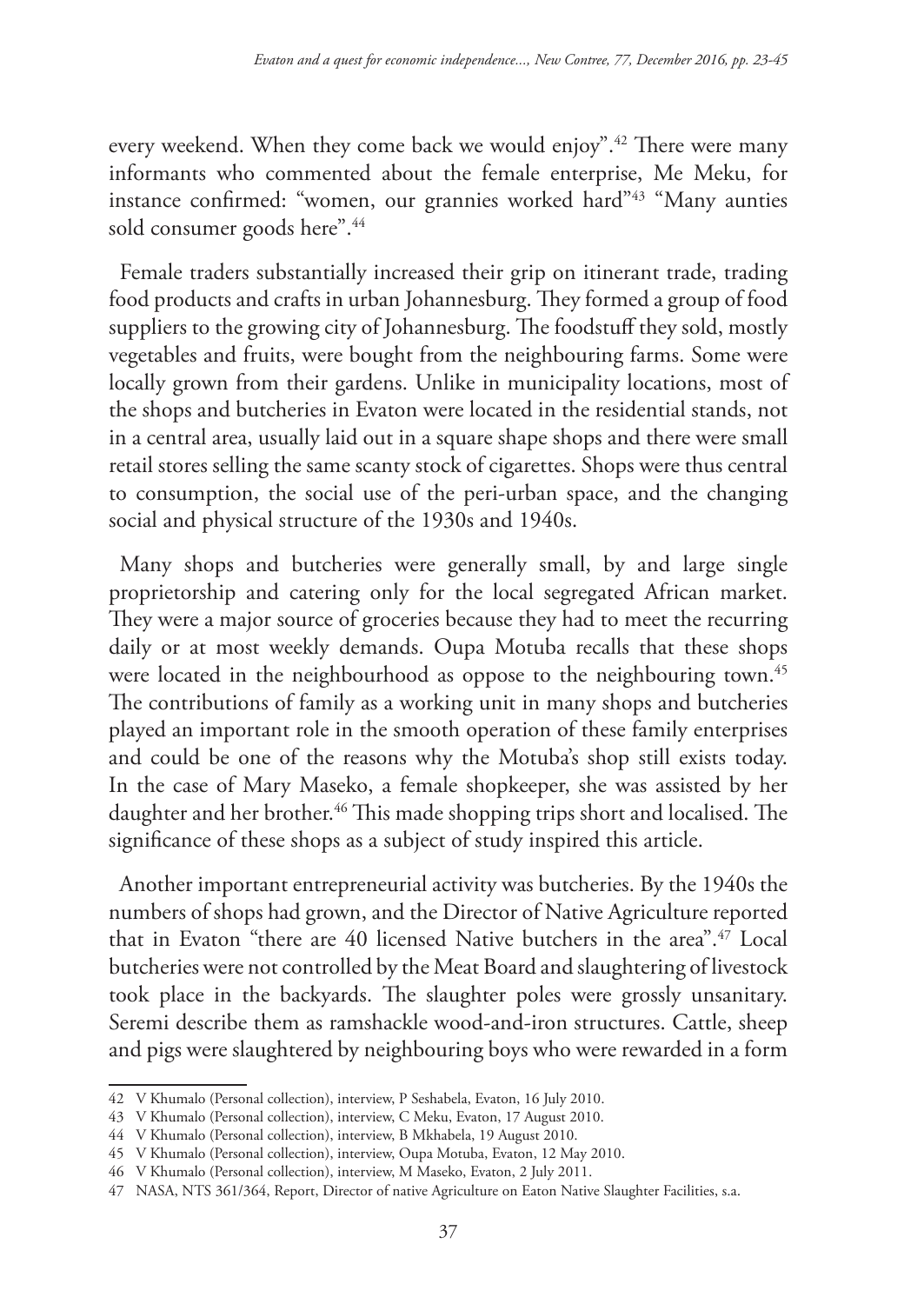of offal.48 Like the new shops, many butchers' shops appeared in the 1930s; they seem to be the first specialised shops in Evaton.

The supply of meat in Evaton was dominated by producer-retailers, in other words traders who owned cattle and small scale butchers, such as Dlamini whose family still operates the butchery today. Many of these butchers like Mokgothu were cattle dealers who had a long history of dealing with cattle.<sup>49</sup> These butchers supplied a growing number of working class who were forced to buy meat nearly every day because of the lack of the household refrigeration. The emergence of these commercial activities raises the question of official control of these enterprises. It also raises the question of interrelation between the economy, on the one hand, and urbanisation, the local and central government, and the simultaneous change in population composition and consumption revolutions in the arts, politics and religion on the other.

#### **Impact of business legislation**

In order to understand the impact of the business legislation on local entrepreneurship, it is important to learn how the introduction of trade licences affected the growth of local businesses in Evaton, and how it impacted on self-reliance and employment that the local traders fostered. Some of the earliest scholars that focused on African entrepreneurship reveal that "for the government[s], there [was] an insoluble problem of encouraging African trade in African areas as part...of restricting its growth".<sup>50</sup>

One of the most important contributors in this discourse was Leo Kuper. At one level, Kuper provides us with the history of the African middle class, the "petty bourgeoisies". At another level, his work addresses structural aspects that impacted negatively on entrepreneurial advancement among Africans. Some important aspects that Kuper's work brings out vividly is the manner in which the white government crushed every semblance of human dignity, hope and entrepreneurial advancement.<sup>51</sup> He analysed entrepreneurship as one of the significant characters that placed Africans "at the apex of subordination".52 In other words, Kuper's analysis submits that legislation that governed African entrepreneurship was not a neutral official initiative but

<sup>48</sup> V Khumalo (Personal collection), interview, D Seremi, 13 June 2010.

<sup>49</sup> V Khumalo (Personal collection), interview, A Dlamini, Evaton, 12 May 2011.

<sup>50</sup> L Kuper, *An African bourgeoisie...*, pp. 2-5.

<sup>51</sup> L Kuper, *An African bourgeoisie...*, p. 2.

<sup>52</sup> L Kuper, *An African bourgeoisie...,* pp. 4-5.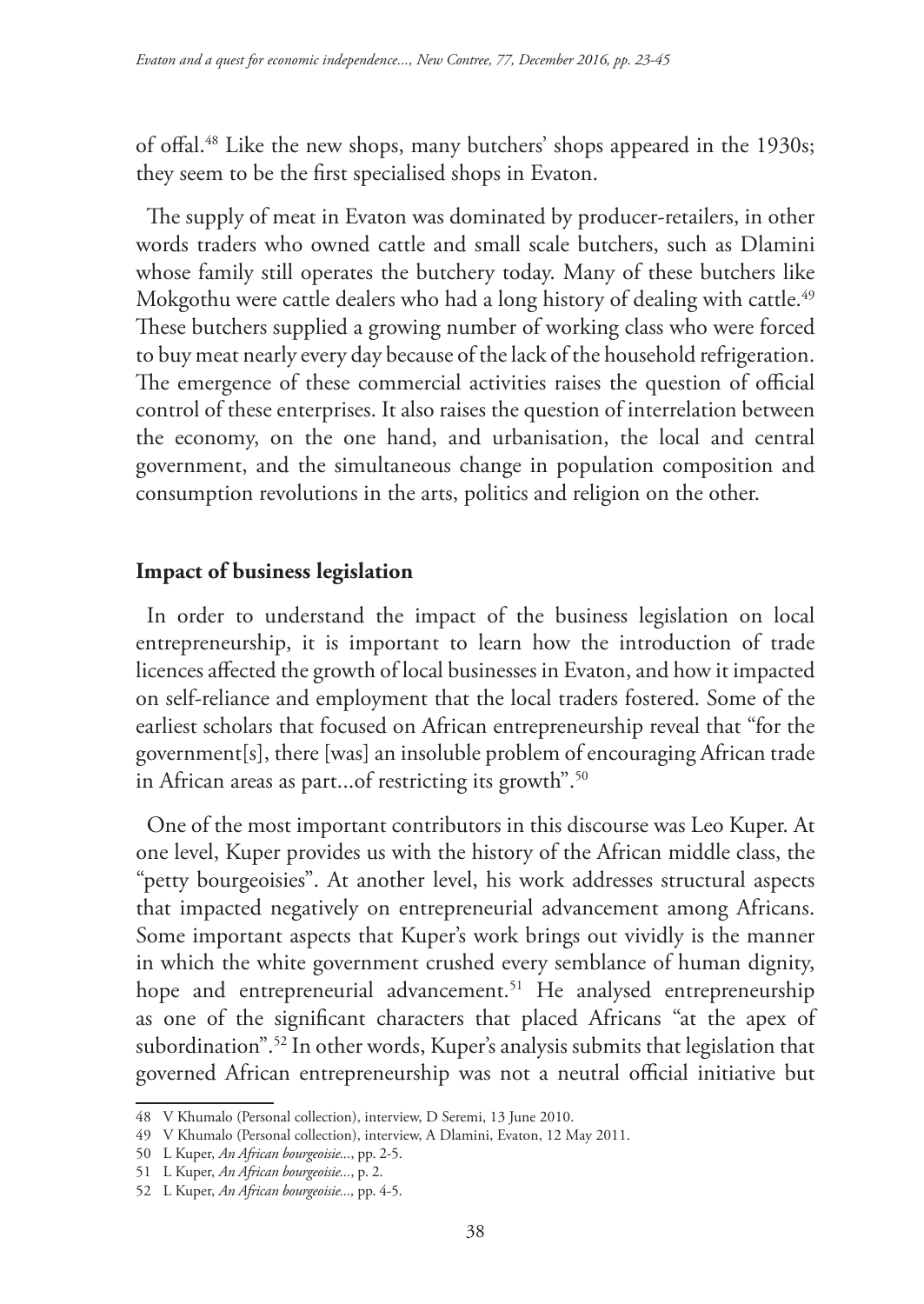was political. It was deliberately tailored to systematically discourage Africans from being economically independent. In keeping with the need for labour, this entrepreneurial legislation was conceived as part of an overall apartheid programme designed to both control labour supply and divide Africans.

In a similar vein, Gillian Hart examined the development of African-owned enterprises and the nature of obstacles with which African entrepreneurs had to contend. Hart distinguishes factors inherent in the economic environment and those imposed by conscious policy decisions over which the entrepreneur has no control.<sup>53</sup> An early observer, such as Ray Phillips, attributed the weaknesses of African entrepreneurs to the lack of management skills and ability.54

Although entrepreneurial skills and abilities are important determinants for the effectiveness of the entrepreneurial function, this article does not focus on abilities. It is inspired by the way in which Kuper moves from the "ability approach" to the socio-political analysis. When considering that local entrepreneurship was only meaningful within a given socio-political framework, the "ability" approach becomes very limited. It does not allow to locate local businesses within the wider themes of socio-political and economic change. Of course, problems of costs, training, cash flow, and turnover were common to all African economic undertakings and a number of historians have paid more attention on them.<sup>55</sup>

In other words, this inquiry focuses more on the institutional framework under which local traders operated. It draws heavily on policy decisions, which were driven by the fact that stable and efficient governments operate to engender a climate conducive to the successful pursuit of economic gain.<sup>56</sup> It focuses on laws, administrative actions and procedures that governed trade licences. Government policies do not directly and unproblematically reflect on the success of entrepreneurship. In its nature, the state provides the context

<sup>53</sup> G Hart, *African entrepreneur,* occasional paper, 16 (Institute of Social and Economic Research, Grahamstown, 1972).

<sup>54</sup> R Phillips, *Bantu in the city* (Lovedale Press, 1938), p. 20.

<sup>55</sup> RB Savage, *A study of bantu retail traders in certain areas of Eastern Cape*, Occasional Paper, 9, Institute of Social and Economic Research, Grahamstown, Rhodes University, 1966, p.1-7; G Hart, *Some socio-economic aspects*, pp. 1-9; A Cobley, *Class and consciousness: The black petty bourgeoisie in South Africa*, pp. 3-4; R Southall, "African capitalism in contemporary South Africa", *Journal of Southern African Studies*, 7(1), 1980, pp. 38-70; S Keeble, "The expansion of black business into the South Africa economy with specific reference to the initiatives of the National African Federated Chamber of Commerce in the 1970" (Unpublished MA thesis University of the Witwatersrand, 1981), pp. 3-10.

<sup>56</sup> G Hart, *African entrepreneur...,* pp. 3-5.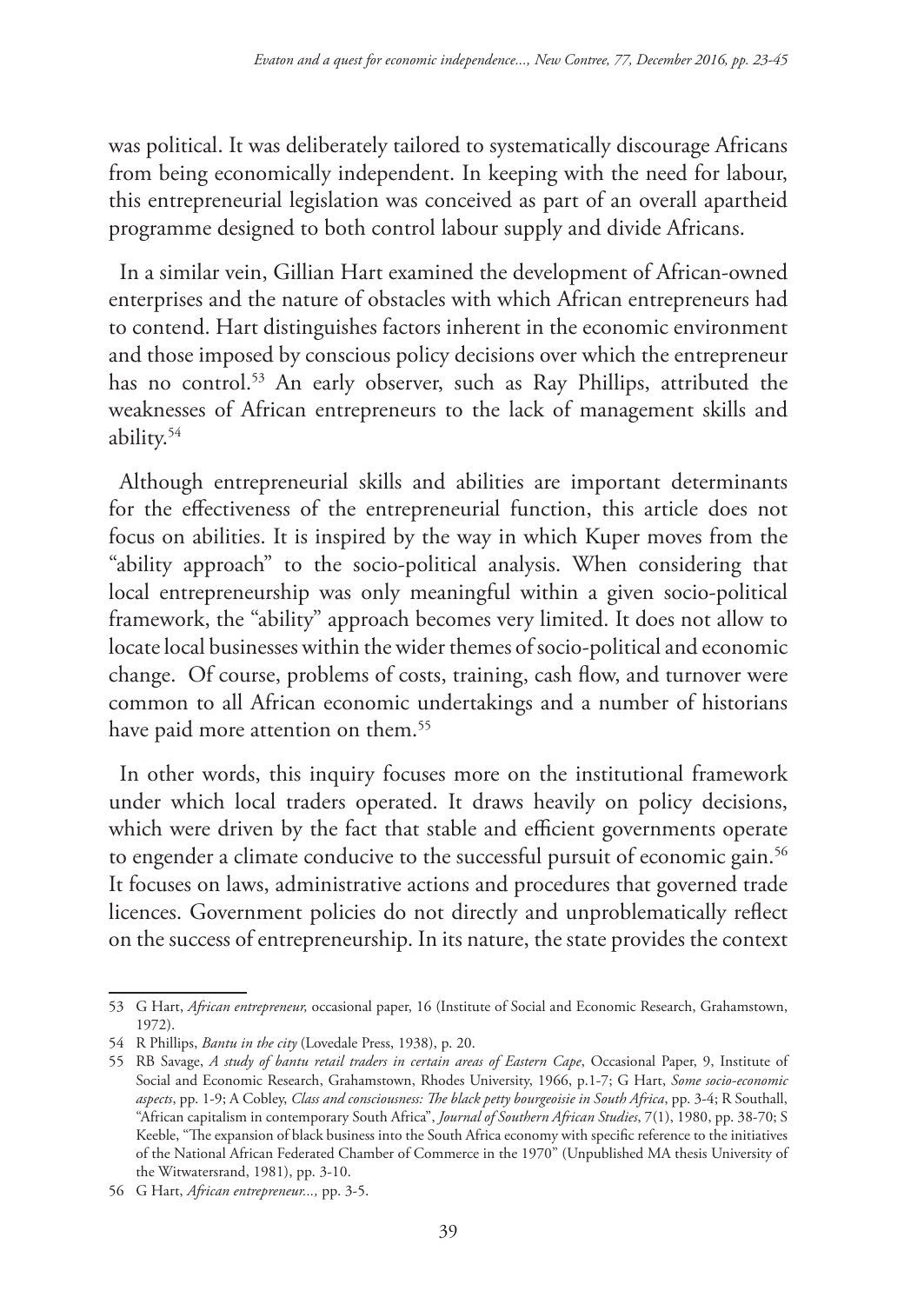for the total reproduction of the social and economic order as a whole. The South African government under which African entrepreneurship operated was an autonomous actor with its own agenda that served the dominant economic interest.

# **Trading rights**

Before 1940 there was no official control of businesses and the struggle for trading rights in Evaton was not known. These conditions frustrated the Director of Native Agriculture who depressingly wrote, "absences of control the police find it impossible to check stock theft, black market in meat and general lawlessness. At the raid conducted under the auspices of the Meat Control Board last November 6, six five ton lorry loads of beef illegally slaughtered in Evaton area were removed". This, among other reasons, led to the introduction of the trade licensing system. The application for a licence was submitted in the 1940s to the Rural Licensing Board at Vereeniging for its recommendation, and then to the Chief Native Commissioner before the approval of the Minister. For the renewal, the Chief Native Commissioner had the power to approve.

The Chief Native Commissioner described the process and procedure of dealing with licenses as cumbersome.<sup>57</sup> There were a number of government departments involved in the process: the application for a license was officially circulated within the Police Department, which was under the authority of Special Justice of the Peace, the Department of Labour and the office of the Native Commissioner. Each office had to assess the application and give its recommendation report to the Licensing Board. The police had to assess the social background and criminal records of the applicant, submit a recommendation to Chief Native Commissioner, and the approval of the Minister would then be sought. In the case of renewals, the Chief Native Commissioner delegated the authority to approve.<sup>58</sup> The issuing of trade licenses in Small Farms, which was still new, was in the hands of the Licensing Board without the intervention of the Department.

The details contained in the following application letters indicate how eligibility requirements inhibited some aspirant traders from venturing into trade. In the case of Jim Joubert's application for license, the local police vouched for his good character and could say nothing detrimental about

<sup>57</sup> Evaton Township Report, NTS 361-364.

<sup>58</sup> NASA, NTS 361/364, Report, Native Affairs of Commissioner on Eaton Township, 27 May 1947.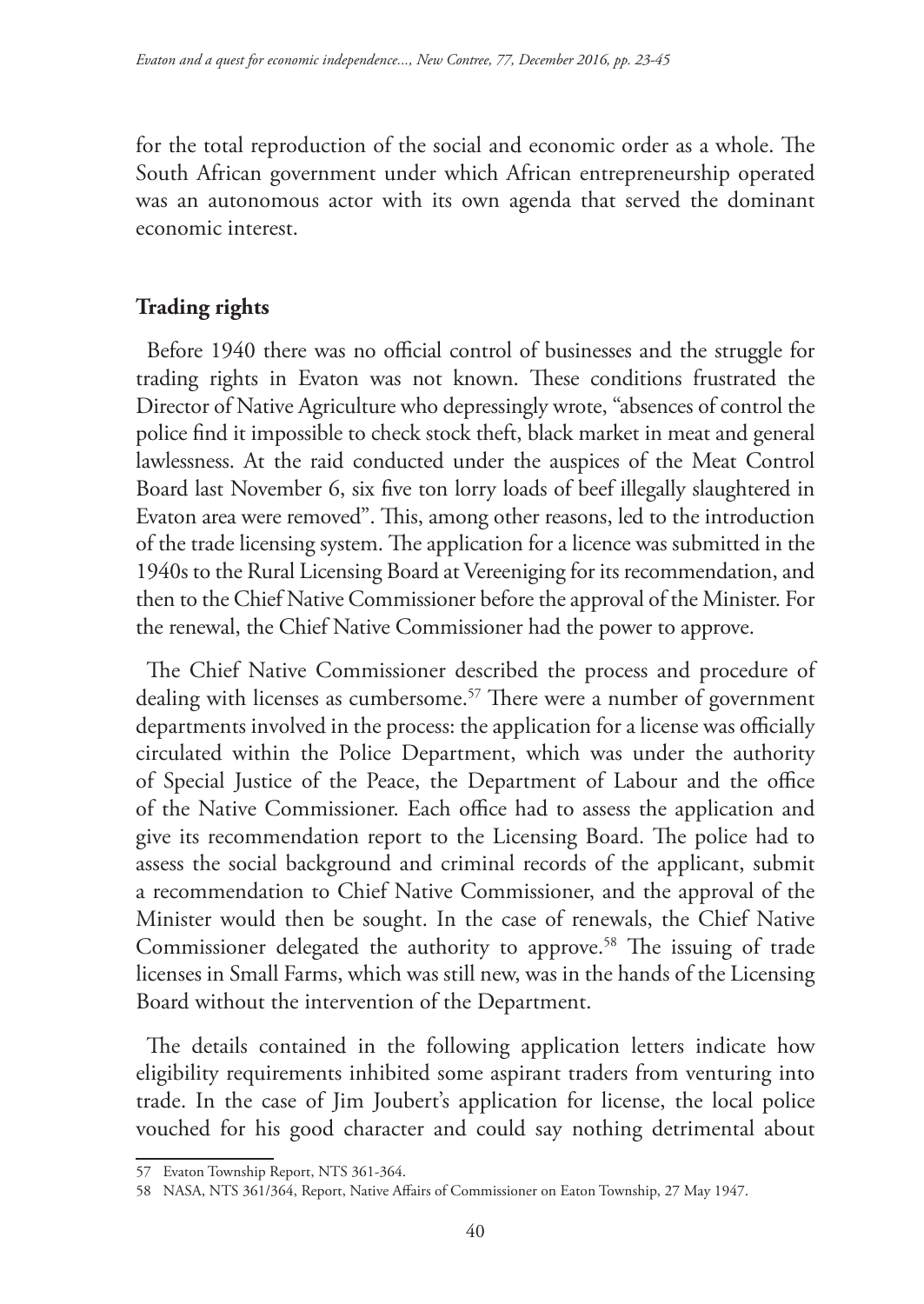him.<sup>59</sup> From the records, it appears that the Department of Native Labour evaluated work and business experience and educational background. For the application to be assessed and approved, educational, criminal, work experience and financial status was evaluated by these departments. The question of education became critical; authorities were aware that many local applicants were not educated. What frustrated the applicants was the fact that the department did not recognise personal experiences of the applicants. It is possible that some applicants did not have formal education but were skilled and experienced in the respective field.

During the period between the two world wars, very few Africans were educated and the educational requirement implies that very few residents could operate businesses. For example, 25 per cent of African children attended school and 88 per cent of their African adults were illiterate.<sup>60</sup> In addition, oral evidence suggests that a large proportion of pioneers were sharecroppers with very little formal education, if not illiterate. There were very few educated entrepreneurs, except Rev Mokgothu who owned a butchery, the Motubas and other few families.

The problem of education as a stumbling block is evident in Jim Joubert's application. In his response to Joubert's application, the Special Justice for Peace wrote, "Applicant has had no schooling, cannot read and write and the only official language he speaks is Afrikaans. He will not be able to comply with Section 134 Act 24 1936 and has no intention of keeping books". Apart from education, the Native Affairs Department also assessed the geographical location of the proposed business and its proximity to a similar commercial establishment in the vicinity. This assessment was regulated by the provision of the Proclamation No 104 of 1933 (amended in 1952) provided that no business should be established within two miles of the similar trading site already occupied.

The issue of geographical proximity was noted in Josiah Moagi's application letter where the Additional Native Commissioner, I.P O'Driscoll, pointed out, "In view of the fact that the applicant has no educational or any experience of business, and there is a butchery nearby, I am unable to recommend the

<sup>59</sup> NASA, NTS 1244 1330/162, Letter, Trade license application, Jim Joubert, 28 May 1948.

<sup>60</sup> RH Davis, "Charles Loram and an American model for African education in South Africa", *African Studies Review,*19(2), 1976, pp. 87- 99.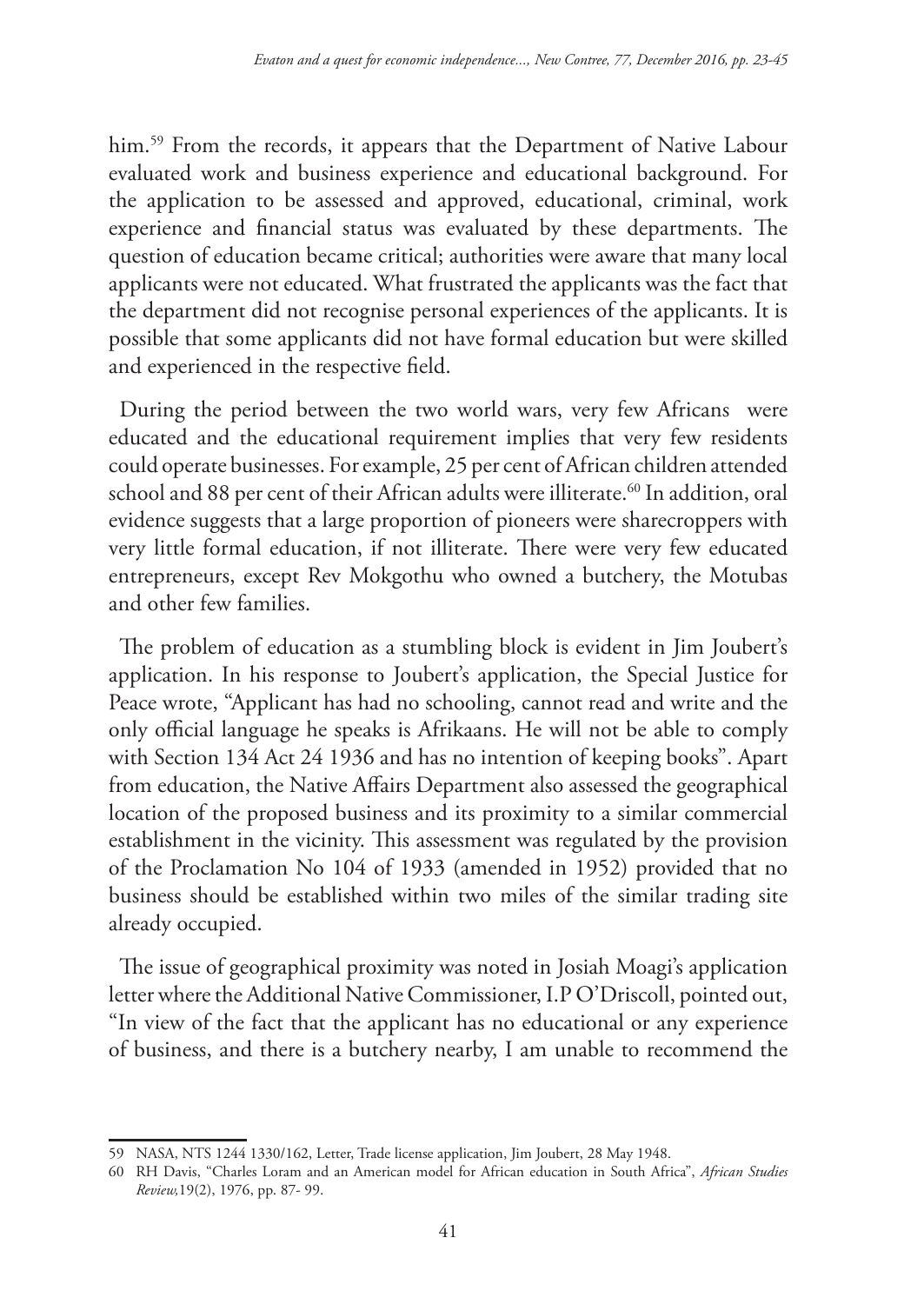application".61 Moagi's proposed butchery was to be located just less than a mile away from Mabasa's butchery. It was the same with John Mtsweni who was refused a license in 1946 because of the location of his proposed butchery. The Secretary of Native Affairs wrote to Mtsweni, "I have the honour to inform you that this application was refused as it was considered that there are sufficient ... butchers in the Evaton Township".<sup>62</sup> Unlike other applicants who never challenged the decision of the Licensing Board, Mtsweni challenged the refusal which he regarded as unfair. The rule was successfully challenged b by the attorney's petition and Mtsweni won the case, receiving a license which the Minister approved.

Among other requirements, experience became another problem during the application process. In the case of Katy and Richard Ntshika who applied for a trade licence in 1946, O'Driscoll, the Additional Native Commissioner, responded to their application as follows, "... neither of the applicants have any experience, and they have only £11 capital, and in view of the Special Justice of the Peace's Evaton remarks, I do not recommend the application".<sup>63</sup> The requirement of experience meant that the founders should have worked in the industry or operated the business before. Certainly experience had a huge positive effect when entrepreneurs had it, but it seems unreasonable for the Board not to give a chance to those who had the desire to take entrepreneurial risks to prove themselves. Perhaps experience was used as a justification to discourage those who desired to venture into entrepreneurship. It is the argument of this article that the study of trade licence application can be a useful way of approaching some of the problems of the twentieth century African entrepreneurial development. In as much the same way, this article suggests, it is worthwhile to piece together the information now available to understand the response of the Evaton traders to the new policy development. It is then important to ascertain whether African response to these official developments began with suspicion and rejection or was eagerly received.

The evidence presented by archival records, particularly in Mtshweni's application, richly depicts how trading rights had been the prime source of complaint and discontentment among traders. These circumstances led to the formation of an entrepreneurs' association, the Evaton Native Traders Association. This body was formed to tackle the problems gnawing at the

<sup>61</sup> NASA, NTS 1312/162, Letter, Additional Native Commissioner / Trade license application, Josiah Moagi, 12 April 1946.

<sup>62</sup> NASA, NTS 1244, 1309/162, Application for Butchery, John Mtsweni, 6 September 1946.

<sup>63</sup> NASA, NTS 1244, 1309/162, Application for Trade License, Katy and Richard Ntshika, 25 August 1946.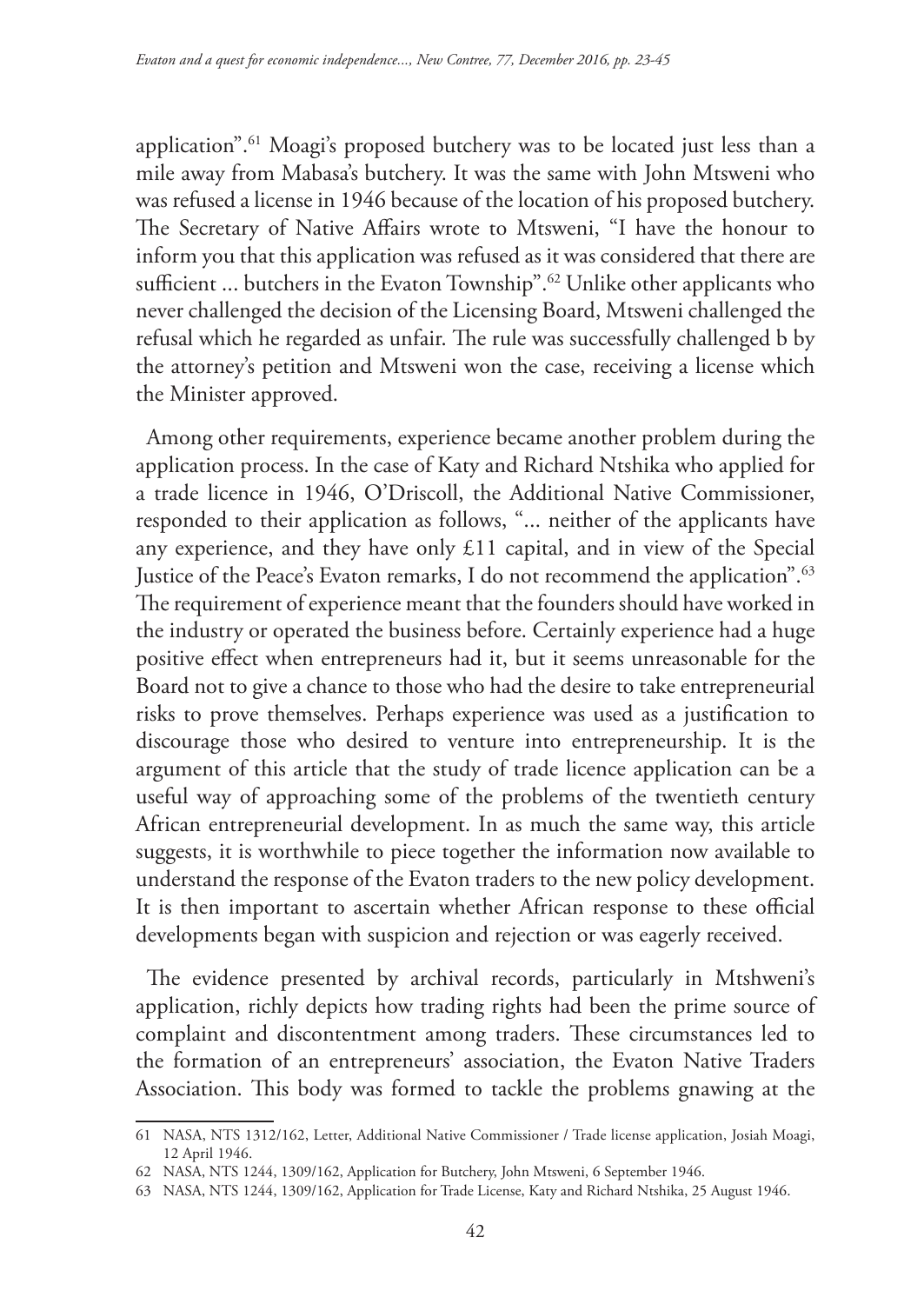heart of the local traders, promoting the commercial endeavors and economic advancement of Africans mainly in Evaton.<sup>64</sup> The association encouraged unity and aimed to serve the desire of all African traders in Evaton.

According to Oupa Motuba his father was the secretary of the association and believed that solutions to the problem of racial discrimination were primarily economic and that African entrepreneurship was vital.<sup>65</sup> Anton Ndlovu remarked that the aim of the Association was to further the economic development of African businesses in order to achieve social equality in the South African society.<sup>66</sup> It represented the struggle for economic freedom. Their struggle was evident when this group complained before the Native Affairs Department about the delay in granting trading licenses.<sup>67</sup> For this group, operating businesses was important. It offered independence and economic power. In the midst of proletarianisation, this class saw venturing into entrepreneurship as bound up with the values of freedom and selfdetermination.

## **Conclusion**

When considering the post-World War II political and economic context, African entrepreneurship embodies complexities. It is connected to different forms of resistance and the zeal for African economic opportunity. In the context of Evaton, local entrepreneurship provides a paradigmatic turn in understanding political resistance. As many scholars demonstrate,<sup>68</sup> formal political activity may be the norm for the elites and the middle classes. However, it would be naïve to expect entrepreneurial defiance to the existing business laws to take the same form.

The demarcation of political resistance to formal political activity tends to overshadow or even obscure other forms of resistance as apolitical. In the interview conducted with William Mokwena, Mokwena's tone reveals that local traders were dissatisfied and frustrated by the licence application process; this led them to take a different form of resistance. In his testimony, he

<sup>64</sup> Oupa Motuba Personal Collection, Evaton, Minutes, Evaton Native Traders Association, 1946.

<sup>65</sup> V Kumalo (Personal collection), interview, Oupa Motuba, Evaton, 27 September 2011.

<sup>66</sup> V Kumalo (Personal collection), interview, A Ndlovu, Evaton, 28 August 2011.

<sup>67</sup> NASA, NTS 361/364, Report, Native Affairs Commissioner on Evaton Township, 27 May 1947.

<sup>68</sup> TE Nyquit, *African middle class elite* (Rhodes University Institute of Social Research and Economic Research Occasion Papers, 23, Grahamstown), pp. 3-6; H Bradford, *Organic intellectuals or petty bourgeois opportunists*: *The social nature of ICU leadership in the countyside* (African Studies Seminar, University of the Witwatersrand).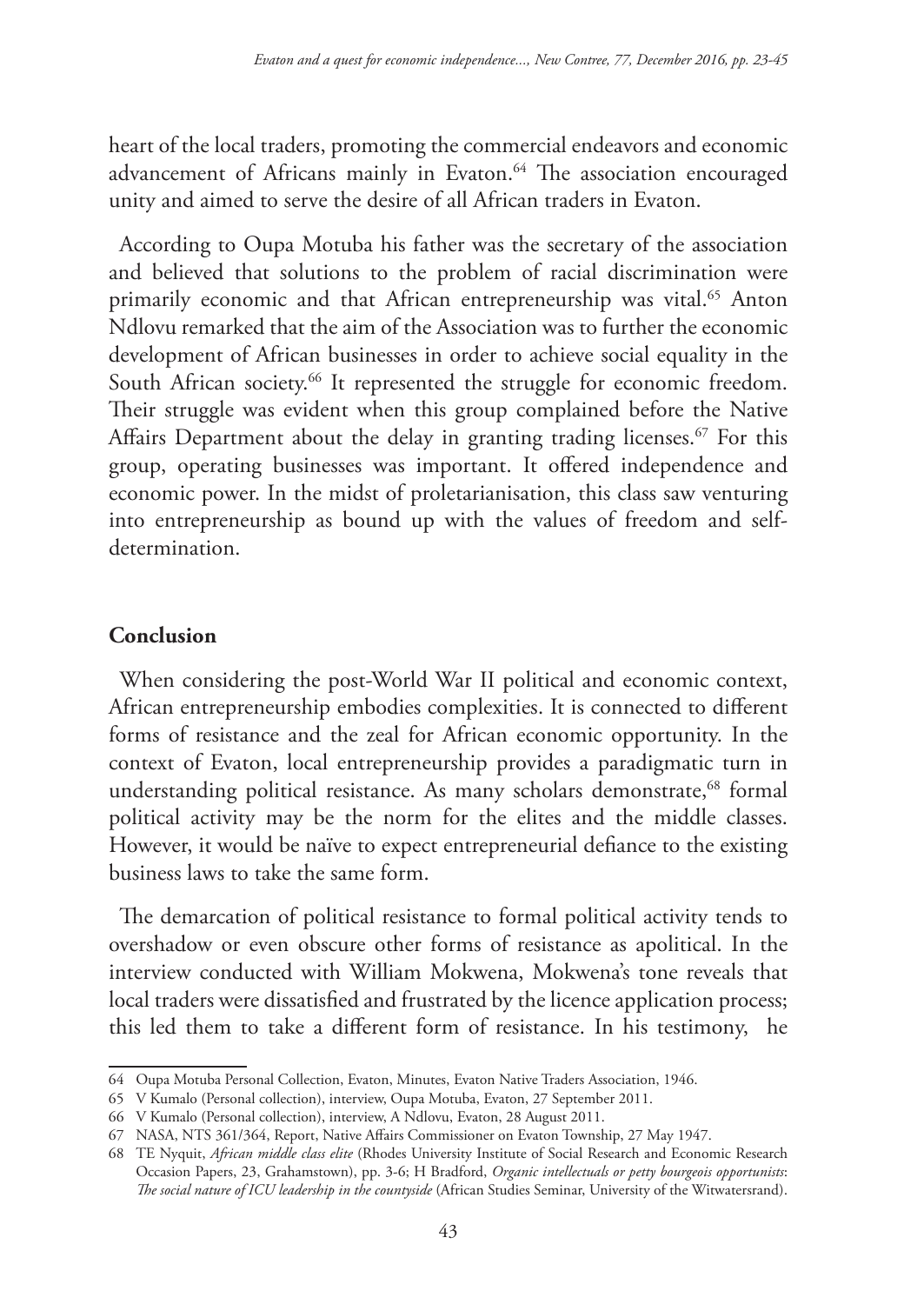recounts "we could not understand what the government wanted and it was not easy to get licenses, we would have enough money for opening up business, then they would require education, you will have education then they would say no you don't have experience it was really frustrating".<sup>69</sup> This frustration escalated illegal trade that served as a form of resisting the official trade order of the time. This is evident in Jacob Mafobokoane's case. Mafobokane was refused a trade licence because he was convicted of failing to maintain registration for slaughtering stock and trading without a licence. He was also involved in a stock theft syndicate and was suspected to be one of the receivers of stolen stock in Evaton.70

All these factors necessitate the consideration of economic rights as a critical component of the political agenda. Most importantly, the implications for the most marginalised and oppressed entrepreneurs must be carefully examined and integrated into projected solutions. This analysis argues that although local traders' form of resistance was unorganised and unclear, it undermined power relations. This resistance was motivated by a number of factors beyond the traders' control, one of which was to resist low wages and to increase their income at the time when income inequality was rising in the South African labour market.

To support this claim the article draws from the work of Scott who argues that class resistance "includes any act[s] by member[s] of a subordinate class that is or are intended either to mitigate or deny claims [for example, rents, taxes, prestige] made on that class by superordinate classes [for example, landlords, large farms, the state]".71 Thus, in the terms of this discussion: The class of local entrepreneurs were subordinates which, in the view of power holders, caused disorder when failing to comply with trade rights regulations. Similar to organised political resistance, this action threatened the power of the state. It is important to note that these traders represented a creative strategy for maintaining their economic independence.

The approach utilised is an alternative way of thinking about how Africans challenged government strategies differently from the organised oppositional movements. As discussed, "real" economic independence was seen and felt when the local entrepreneurs' had the capacity to provide for their own resource needs or own resources necessary for their personal development.

<sup>69</sup> V Kumalo (Personal collection), interview, W Mokwena, Evaton, 12 July 2012.

<sup>70</sup> NASA, NTS 1247 1385/162, Letter, Assistant Native Commissioner / Native Commissioner, 9 October 1951.

<sup>71</sup> J Scott, *Weapons of the weak* (New Haven, 1987), pp. 5-6; J Scott, *Domination and the arts of resistance: Hidden transcripts* (New Haven, 1992), pp. 3-8.